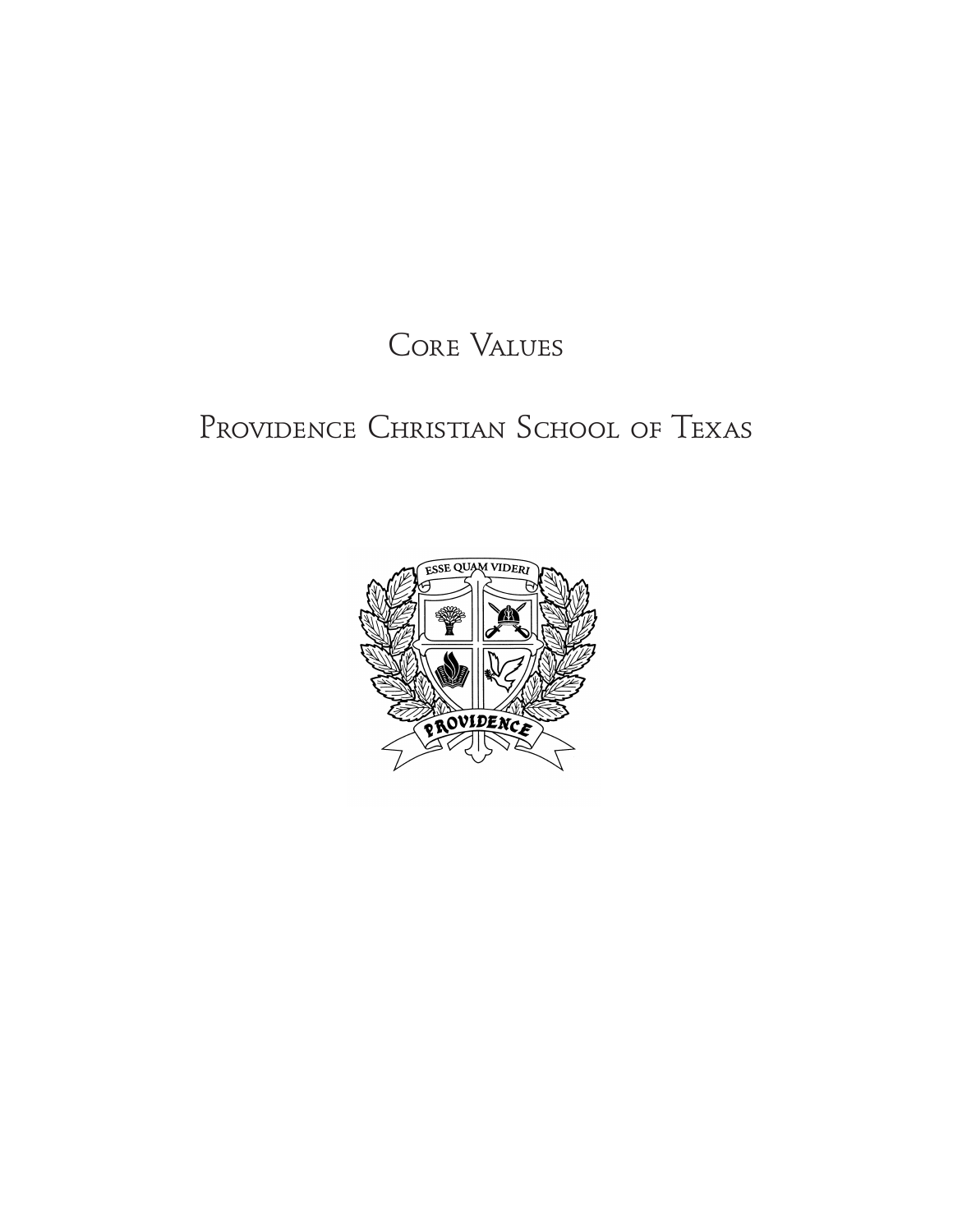Copyright 2007. Edited 2018. Providence Christian School of Texas. All rights reserved. For permission to quote from this document, please contact the Office of the Headmaster at 5002 West Lovers Lane, Dallas, Texas 75209; tel. 214-302-2800.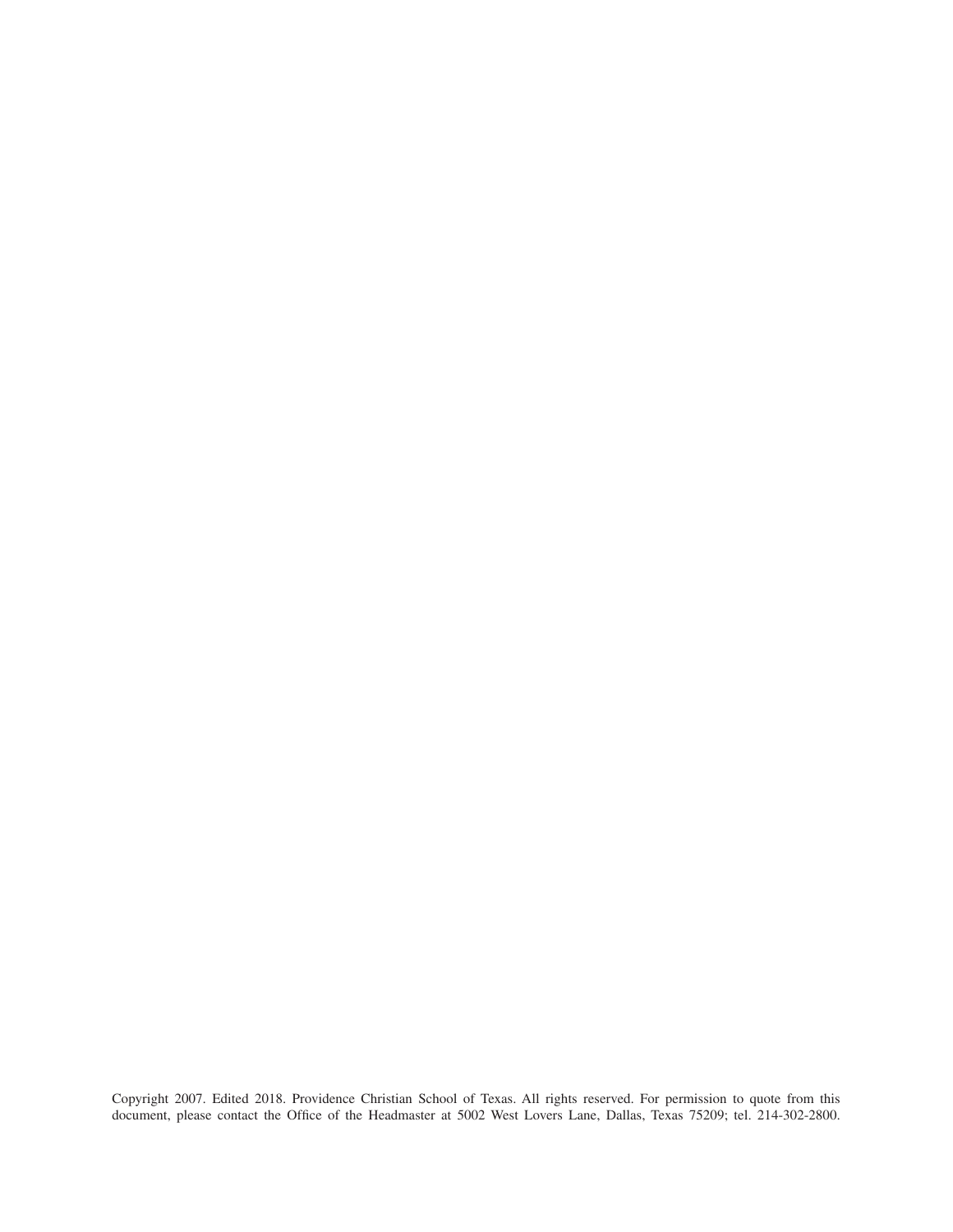# Robin Lewis Founder

For

Providence Christian School of Texas

The Core Values of Providence Christian School are dedicated with heartfelt gratitude to Robin Lewis, whose God-given vision for the education of children led to the founding of Providence Christian School in 1989 and to the development of other schools based upon its model. Mrs. Lewis directed Providence through its first dozen years and in the establishment of a permanent school home on West Lovers Lane in Dallas. Her devoted work for Providence has blessed many hundreds of children and their families and will bless untold numbers in the years to come.

 $2003$ 

Proverbs 31:10-31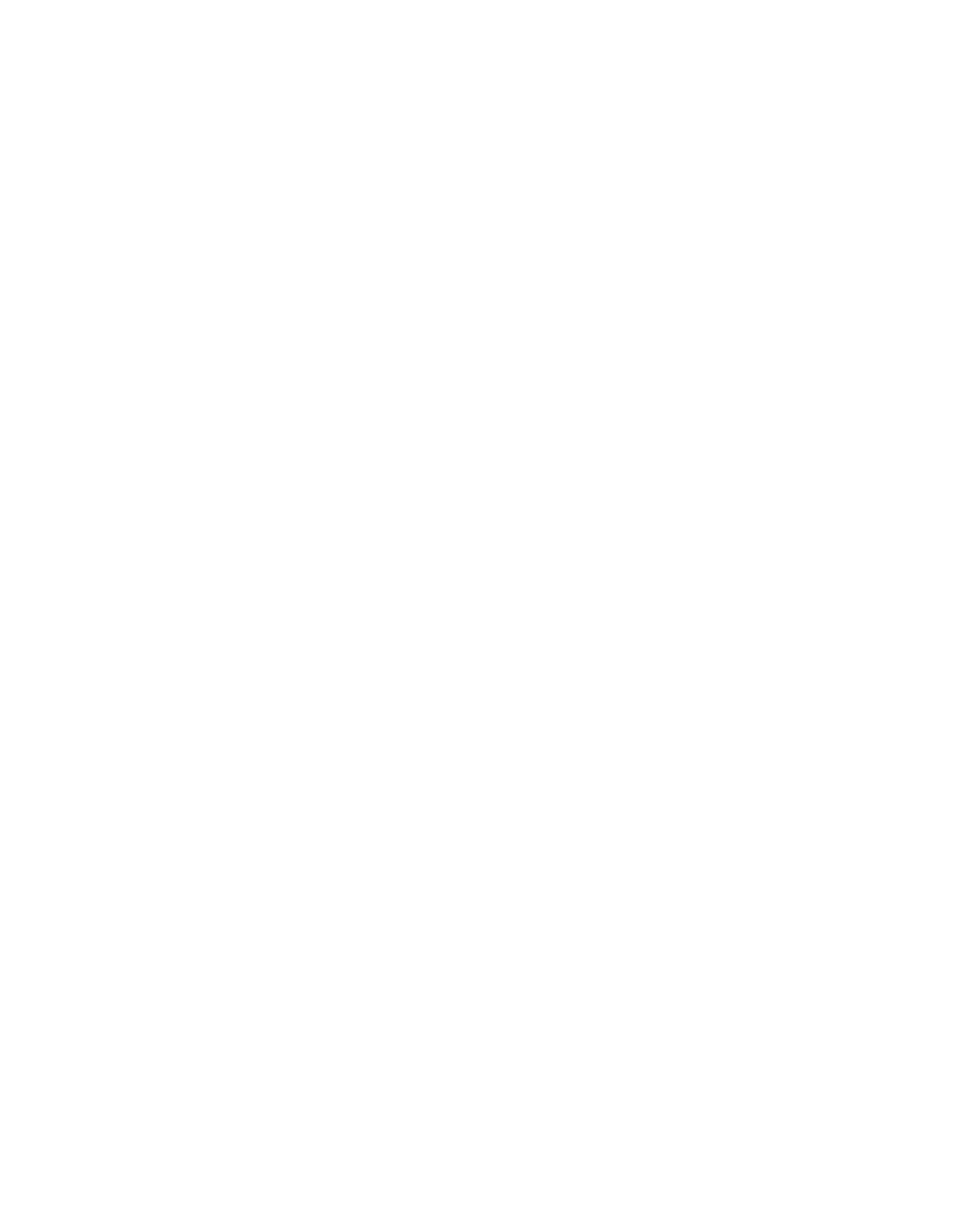# PROVIDENCE CHRISTIAN SCHOOL OF TEXAS CORE VALUES

The Core Values of Providence Christian School are the bedrock principles that distinguish Providence as an institution and against which all new ideas and practices are tested. The Core Values are the primary assets to which the Board of Trustees is committed and for which it is responsible on behalf of present and future constituents. The administration, faculty, and staff are likewise committed to and responsible for implementing the Core Values in all policies and practices of the School. Every current family must also sign an assent to them.

## FAITH

Providence is committed to education grounded in Christian principles and to supporting and strengthening the Christian faith and character of its students, faculty, and families.

# FAMILY

Providence recognizes the primary responsibility of the family, under the leadership of the father, in educating children, and is committed to fostering a supportive community of like-minded families.

## INTELLECT

Providence is committed to helping intellectually promising, academically able students fulfill their God-given potential by means of time-tested and classical instructional methods and curricula and by encouraging the development of good habits.

# VIRTUE

Providence is committed to promoting the innocence of childhood while also preparing its older students for their further education in a world increasingly hostile to Christian faith and virtue.

# STEWARDSHIP

Providence is committed to faithfully stewarding the time, talents, and treasure entrusted to it, and to fostering the faithful stewardship of its students and their families.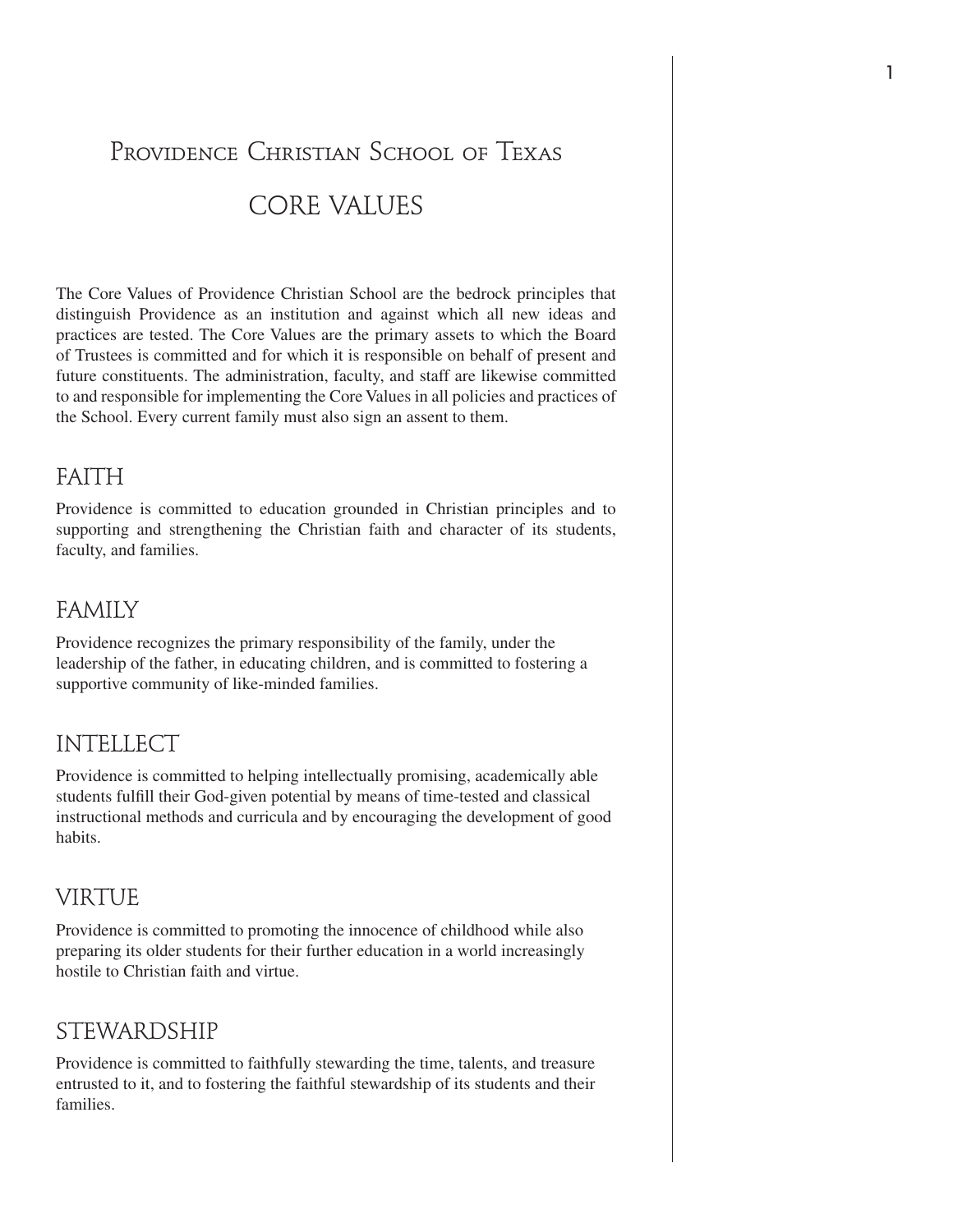# FAITH

Wisdom is supreme; therefore, get wisdom. Though it cost all you have, get understanding. Esteem her, and she will exalt you; embrace her and she will honor you. She will set a garland of grace on your head and present you with a crown of splendor.

Proverbs 4:7-9

But examine everything carefully; hold fast to that which is good.

I Thessalonians 5:21

Providence is committed to education grounded in Christian principles and to supporting and strengthening the Christian faith and character of its students, faculty, and families.

# Wisdom: The Ultimate Goal of a Providence Education

Providence students live in a rapidly changing world, for which they need wisdom, the anchor of the unchanging truths of God's Word and His principles. We desire to help students know, love, and practice that which is true, good, and excellent, and to prepare them to live purposefully and wisely in the service of God and man. In so doing, Providence students will grow in wisdom.

# THE PURSUIT OF TRUTH: EDUCATION WITH A BIBLICAL PERSPECTIVE

For the Christian, a biblical perspective is the ability to see and understand life through the lens of Scripture—seeing life as God sees it, and by His grace, living in obedience to the truth. In order to teach our students to have a biblical perspective and to recognize truth from error in a world that is bent on "exchang[ing] the truth of God for a lie and worship[ping] and serv[ing] the creature rather than the Creator" (Romans 1:25):

- Providence integrates the truth of God's Word throughout our curriculum, as well as in our teaching practices, policies, and programs. All areas of our School aim to be in direct alignment with God's Word.
- Providence employs only faculty who have a clear Christian testimony and who wholeheartedly agree with our mission, philosophy, and core values. We encourage and promote the faculty's spiritual growth, realizing that only to the degree that the knowledge of God's Word and His love lives in them can it flow into the hearts and minds of their students.
- Providence faculty members teach the younger students from classic works that inspire virtue and appreciation of God's creation. As students grow and mature, the curriculum includes works of literary, artistic, or historical importance wherein students will learn to distinguish truth from error, beauty from ugliness, and goodness from evil by asking themselves, "What does God's Word say regarding this issue?"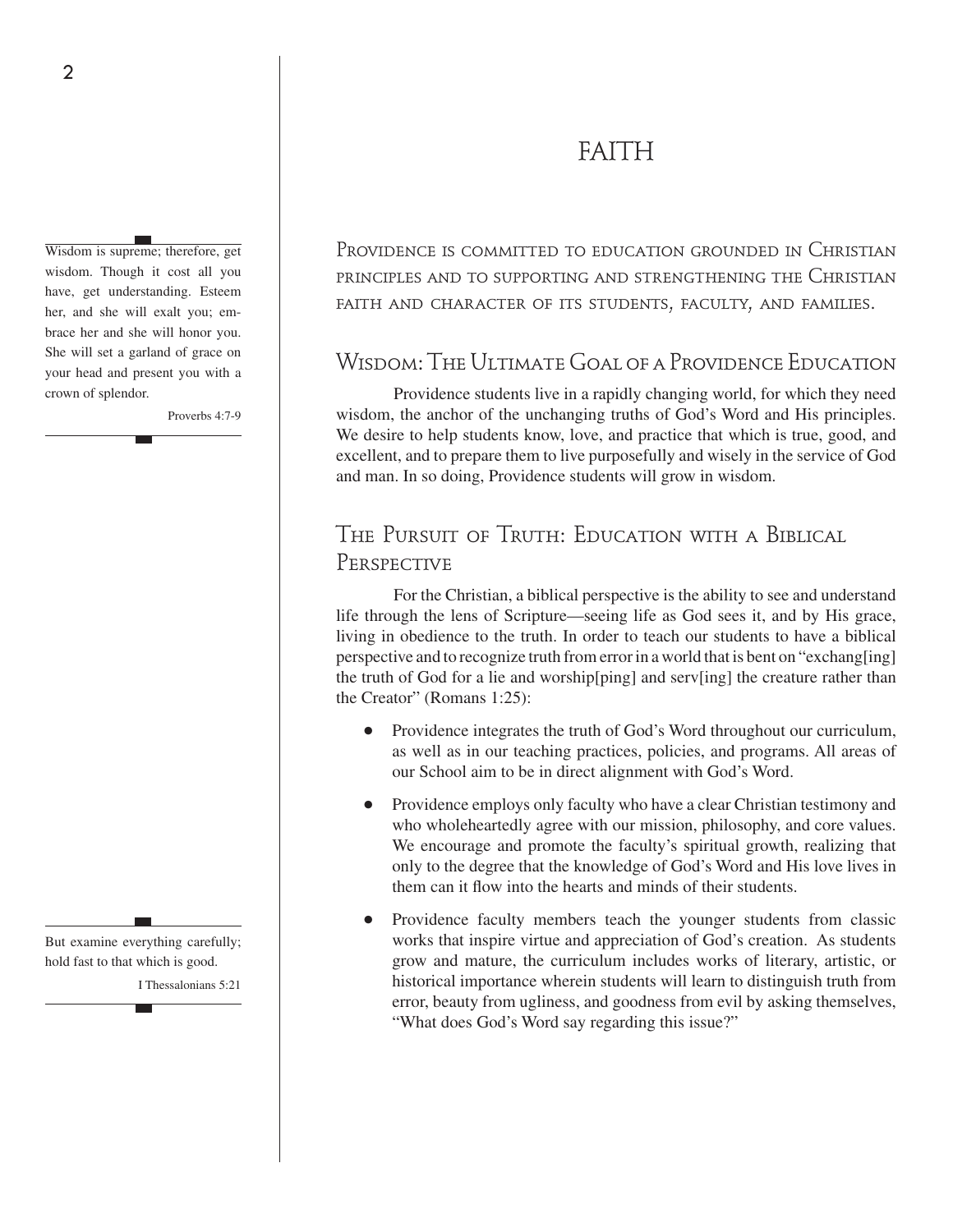## EXCELLENCE: GIVING GOD THE GLORY

Providence desires to glorify God by its commitment to excellence in all that it does and to teach its students the proper motivation for excelling. The distinction between the world's godless notion of excellence and that for which Providence aims has been well expressed by author, educator, and pastor William McCrae:

Pagan excellence is . . . doing what we do, and all we want to do, with all our might, because this life is all we have*.* Christian excellence, on the other hand, is described in I Corinthians 10:31: "Whatever you do, do it all for the glory of God." And Colossians 3:23 says, "Whatever you do, work at it with all your heart, as working for the Lord, not for men." The difference is primarily a question of motive. The goal of Christian excellence is not self-satisfaction, self-glorification, or even self-fulfillment; it is pleasing God, glorifying Him, and fulfilling His calling in one's life.

In keeping with Providence's aim to glorify God, students do not discuss their grades or call attention to their athletic prowess or their material possessions. They do, however, rejoice in what God has granted them and in the achievements and gifts of others. They work hard to do their best to please God and to fulfill His calling in their lives.

### Spiritual Growth

Providence strives to strengthen the spiritual lives of our students, their parents, and our employees. It is our strong desire that our entire school community would seek to glorify God by finding their greatest joy and passion in their relationship with Christ; that they would treasure Him above all that this world has to offer; and that they would cultivate their Christian walk through active membership and worship in their respective churches; through spiritual disciplines such as prayer, fasting, Bible study, Scripture memorization, and meditation; and through service and stewardship of their time, talent, and resources.

## Character Formation

The motto of Providence is *Esse Quam Videri* — "to be rather than to seem"— reminding us that teaching character is at the heart of the highest-quality education. The current news provides abundant evidence that we live in a society that has lost its moral compass. Our secular culture has adopted a philosophy that there are no absolutes and that truth cannot be known. Examples of weak, unethical, and evil character abound. Christians are surrounded by cultural forces that influence us to think and act in a way contrary to biblical truth, which adds to the importance of Providence students' knowing that God's Word is true and absolute. Therefore, Providence strives to employ only those whose lives are marked by moral excellence and who desire to nurture, mentor, and disciple their students in their character development. We strive to teach our students to emulate the character of Christ.

But just as He who called you is holy, so be holy in all you do . . . . I Peter 1:15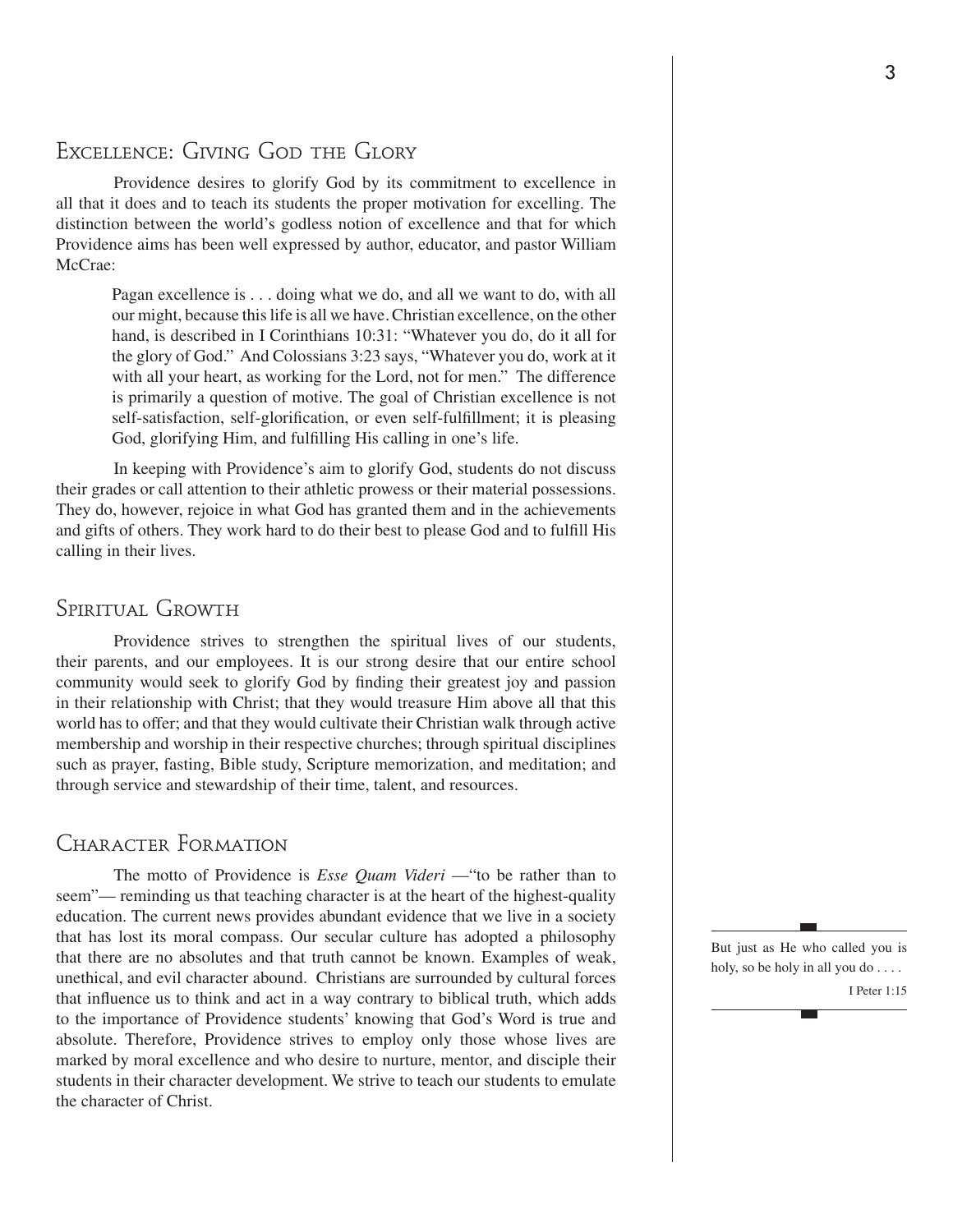Let no unwholesome word proceed from your mouth, but only such a word as is good for edification according to the need of the moment, that it may give grace to those who hear. And do not grieve the Holy Spirit of God, by whom you were sealed for the day of redemption. Let all bitterness and wrath and anger and clamor and slander be put away from you, along with all malice. And be kind to one another, tender-hearted, forgiving each other, just as God in Christ also has forgiven you.

Ephesians 4:29-32

### CONFLICT RESOLUTION

As a Christian educational community, Providence is committed to maintaining an atmosphere of trust, love, joy, and peace. When this atmosphere is jeopardized by conflict, we are committed to restoring broken relationships and reconciling problems biblically in ways that both please and glorify God and restore the relationship with the person with whom the conflict exists. Specifically, this applies to a commitment to first address the problem directly with the people involved and not bypass them by going up the line of authority; nor by discussing with outside parties. If the matter is not resolved, one may proceed up the proper chain (see Matthew 18:15-20). At all times, humility is expected and a restoration of the relationship and trust is the goal. In other words, at Providence, we make a conscious decision to attack the problem and not one another. Additional steps Providence follows in conflict resolution are found in the *Providence Student Handbook*.

## Providence Chapel

Chapel is part of the Providence education—spiritually, musically, and behaviorally. Students learn that worship is a conversation: God speaks to the students through the truth of Himself and his Son, and they respond in the Spirit with their minds and hearts. Scottish theologian Sinclair Ferguson states that this conversation of worship is "the ultimate dialogue" of our lives, with the "people of God gathered to address the holy Father." Learning this type of worship as children may be one of the most important lessons ever taught at Providence.

We believe Chapel should help participants become better worshippers in their private times. Author Eugene Peterson has put the importance of setting aside worship time in this way: "Worship is the strategy by which we interrupt our preoccupation with ourselves and attend to the presence of God—not because He is confined to time and place, but because one's self-importance is so insidiously relentless that if we don't deliberately interrupt ourselves regularly, we have no chance of attending to Him at all in other times and in other places."

We believe hymns are the best musical source available to us to teach about God and His redemptive work. They affirm and incarnate the truth of Scripture, our ultimate source of God's Word. Hymns equip our students for leadership in the Church and the world by laying the groundwork of intelligent, thoughtful theology as expressed historically by some of the "cloud of witnesses" (Hebrews 12:1) who have gone before us.

We recognize that Providence students attend churches that represent a wide variety of worship styles—from liturgical to traditional to the very contemporary. Our Chapel service may be quite different from that to which the students are accustomed. But we believe Providence Chapel will help them become better worshippers regardless of their family's denomination or their church's style of worship service.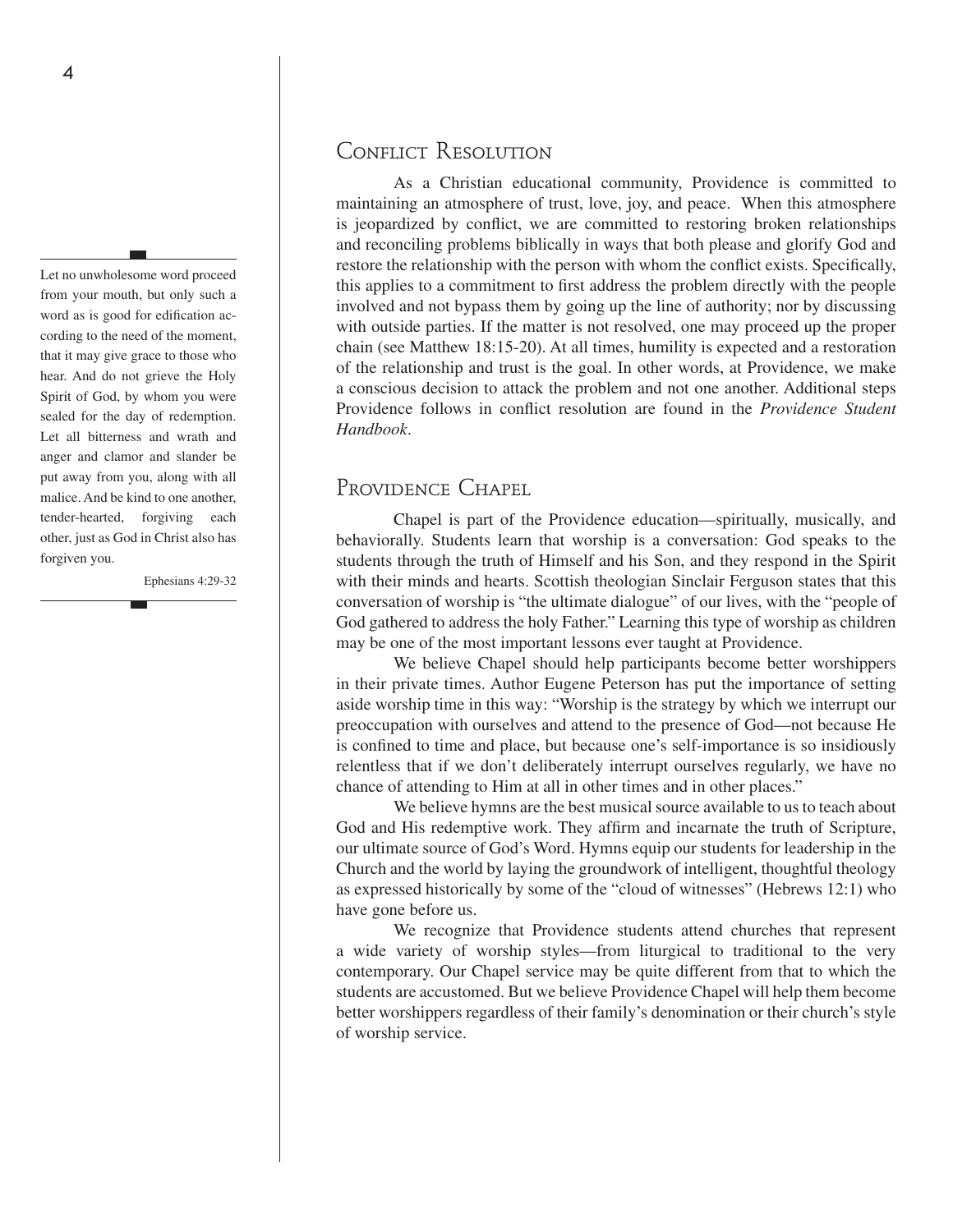# FAMILY

Providence recognizes the primary responsibility of the family, under the leadership of the father, in educating children, and is committed to fostering a supportive community of like-minded families.

One of Providence's highest priorities is to help Providence families be successful: we are family-focused. We believe that God holds parents and, more specifically, fathers, responsible for the education and training of their children, and that this critical role cannot be abdicated to others. In the situations where one of the parents is not physically present, the school seeks to welcome, encourage, and support the family. Because children emulate their parents, parents must prayerfully study and teach the Word of God to their children, leading them into Godly adulthood. As parents speak and live according to God's Word, truth is imparted to children, moment by moment.

There is a direct correlation between successful living in the home—a home where the mother and the children joyfully and obediently respond to the spiritual, loving leadership of the father—and Providence's ability to fulfill its mission. Therefore, Providence aims to be an extension of the Christian home and a resource to help parents fulfill their God-given responsibility. The School is committed to providing families as much time as possible to carry out their responsibilities and to have a meaningful family life. At the same time, if a child requires long hours of tutoring in order to keep up with the curriculum, family time is compromised. Providence thus may not be an appropriate school for every child in a family.

Providence also recognizes the proper limits of a school's role in the education of the students entrusted to it and the responsibility of parents to rear their children as they are convicted, called, and led by the Lord. Toward that end, Providence

- Encourages fathers in their leadership role in the Christian home;
- Encourages parents to train their children in Godly habits;
- Listens to parents' concerns and questions, and values their parental wisdom and input;
- Encourages semester projects in the younger classes to be familyfocused, through which family members and friends can pass along skills, interests, and hobbies to the children;
- Defers to parents the introduction of sensitive topics, such as sex education; and

And fathers, do not provoke your children to anger; but bring them up in the discipline and instruction of the Lord.

Ephesians 6:4

Hear, my son, your father's instruction, and do not forsake your mother's teaching.

Proverbs 1:8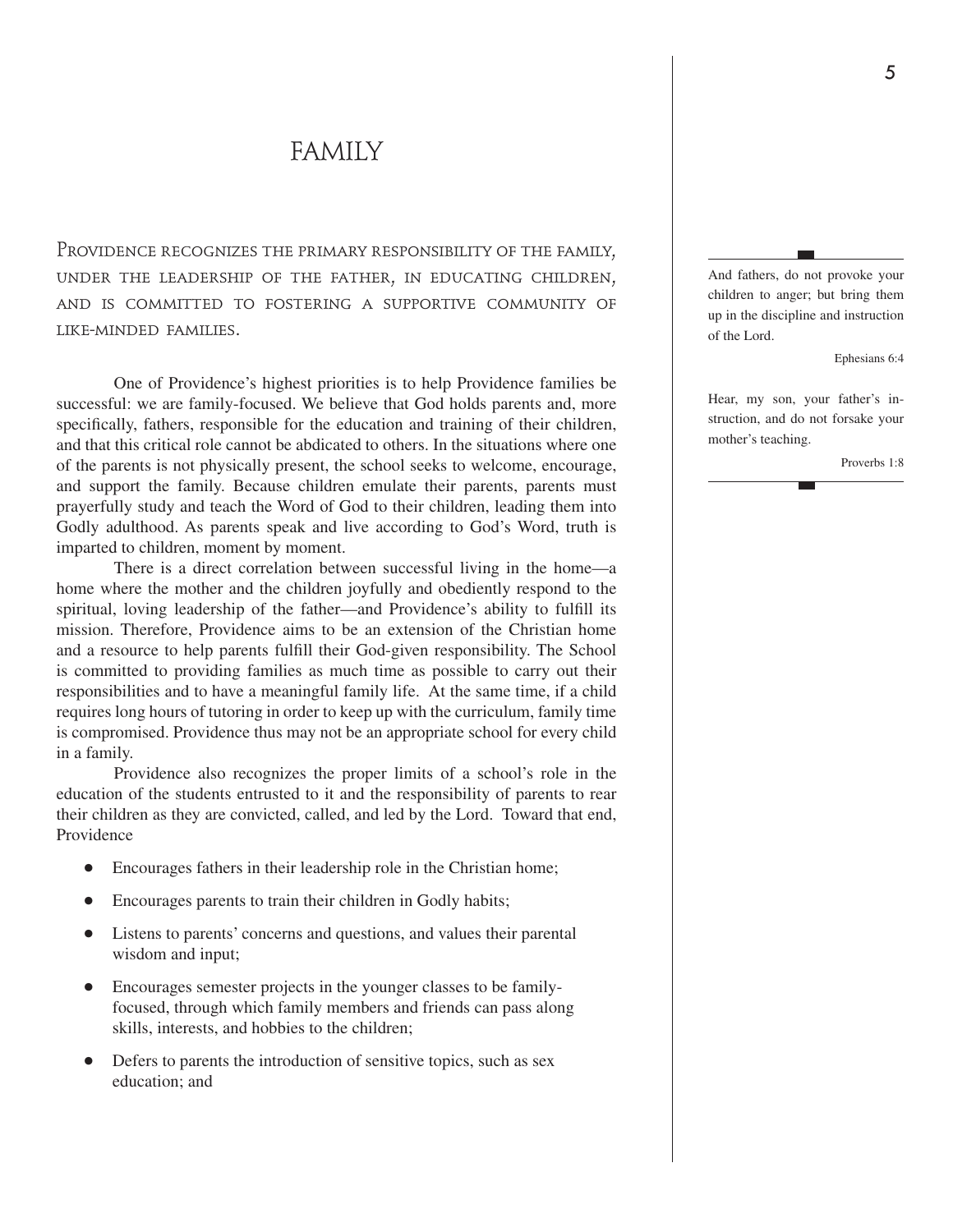Do not love the world, nor the things in the world. If anyone loves the world, the love of the Father is not in him.

I John 2:15

But take care lest this liberty of yours somehow becomes a stumbling block to the weak.

I Corinthians 8:9

Avoids introducing elements of popular culture in order to allow parents to have the freedom to introduce these cultural influences when they think it is appropriate for their family.

Because the School values family time and the critical role parents play in the development of children, Providence

- Limits the length of school days for more family time and developing special interests;
- Values and includes playtime for young students;
- Limits school field trips to educational ones;
- Defers most decisions for Christian and community service to the family, so that family time will not be stretched;
- Permits no solicitation of the school community for outside ministries and missions;
- Allows students in good standing to accompany their families on educational trips (the *Providence Student Handbook* spells out the current policies for excused absences);
- Encourages mothers to stay home with their students as much as possible and to be not overly involved in other activities;
- Does not invite mothers of very young children to serve in timeconsuming Parents' Council jobs; and
- Avoids lavish fundraising events that require lengthy volunteer hours and months of preparation by parents.

## Grandparents' Day

One of the most important and joy-filled days in the Providence school year is the day on which the School honors grandparents and those who have filled a grandparent's role in the lives of Providence students. Ordinarily held just before the Thanksgiving holiday, Grandparents' Day brings together the entire school community to hear recitations and musical performances by students, to view students' semester projects and artwork, and to celebrate the Godly influence of loving elders in the lives of Providence students.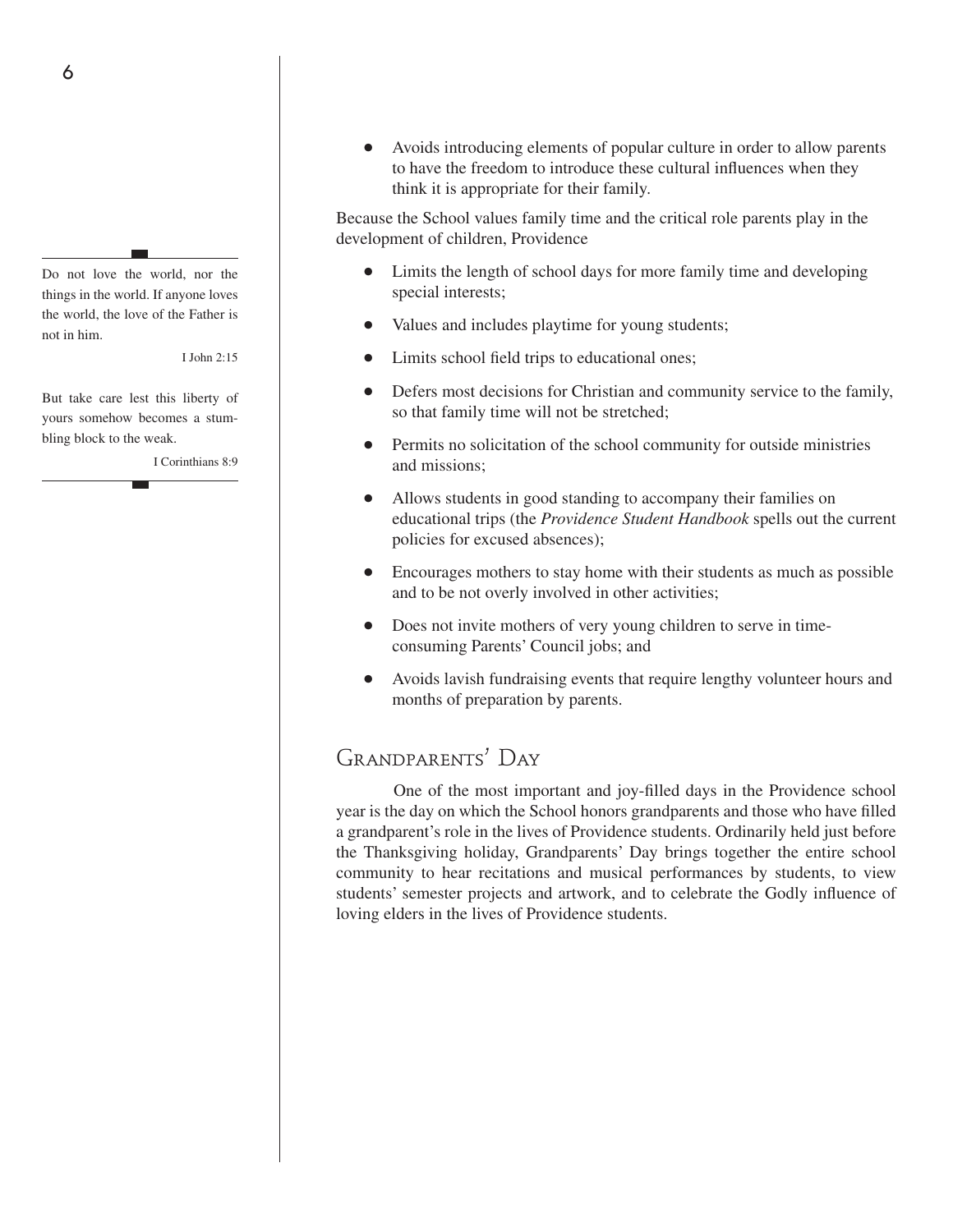# INTELLECT

PROVIDENCE IS COMMITTED TO HELPING INTELLECTUALLY PROMISING. academically able students fulfill their God-given potential by means of time-tested and classical instructional methods and curricula and by encouraging the development of good habits.

Providence seeks to develop young scholars who are responsible, selfmotivated, and intellectually curious—students who love learning and will become lifetime learners and good stewards of their gifts.

Providence focuses on the core knowledge and basic skills that students need in order to be well prepared for high school at the most selective collegepreparatory schools in the area. Because the School focuses on a core curriculum, the school day is shorter than that at most schools. In this way each family may choose additional curricula or extracurricular activities that it deems important, along with church-related and community volunteer work to which the family feels called.

# Classical, Christian Education

Providence offers a classical education in the broad sense of being traditional, time-tested, and intellectually rigorous rather than in the narrower sense of being centered in Latin and Greek studies. A classical education is based on great ideas, great books (including primary sources when possible), foundational truths and principles, and enduring traditions and skills. It holds to established standards<sup>1</sup>

The "classics" at the core of a classical education at Providence are works of art, music, literature, history, and science, each of which expresses profound insight, artistic creativity, enduring cultural value, and have not only stood the test of time, but are also the foundation of the Western Civilization and our Judeo-Christian heritage. By studying the classics, students encounter the most influential thinkers, artists, and writers, and gain an understanding of Western history and culture. The classics are touchstones of excellence, so that by studying them, students learn aesthetic discernment and discrimination and how to soundly judge what is bad or worse, good or best. But much more than this, by filtering the classics through the grid of God's Word, we impart to students a Christian perspective, which equips them to make moral judgments, not merely about the basic questions of right and wrong, but also about profound ideas, including those that directly clash with Christianity. The classical, *Christian* education is marked by the teacher's ability to train students to make critical judgments about such matters— judgments based upon biblical and philosophical truths.<sup>2</sup>

Solomon answered God, . . . "Give me wisdom and knowledge, that I may lead this people, for who is able to govern this great people of yours?" God said to Solomon, "Since this is your heart's desire and you have not asked for wealth, riches or honor, nor for the death of your enemies, and since you have not asked for a long life but for wisdom and knowledge to govern my people over whom I have made you king, therefore wisdom and knowledge will be given you...."

II Chronicles 1:8-12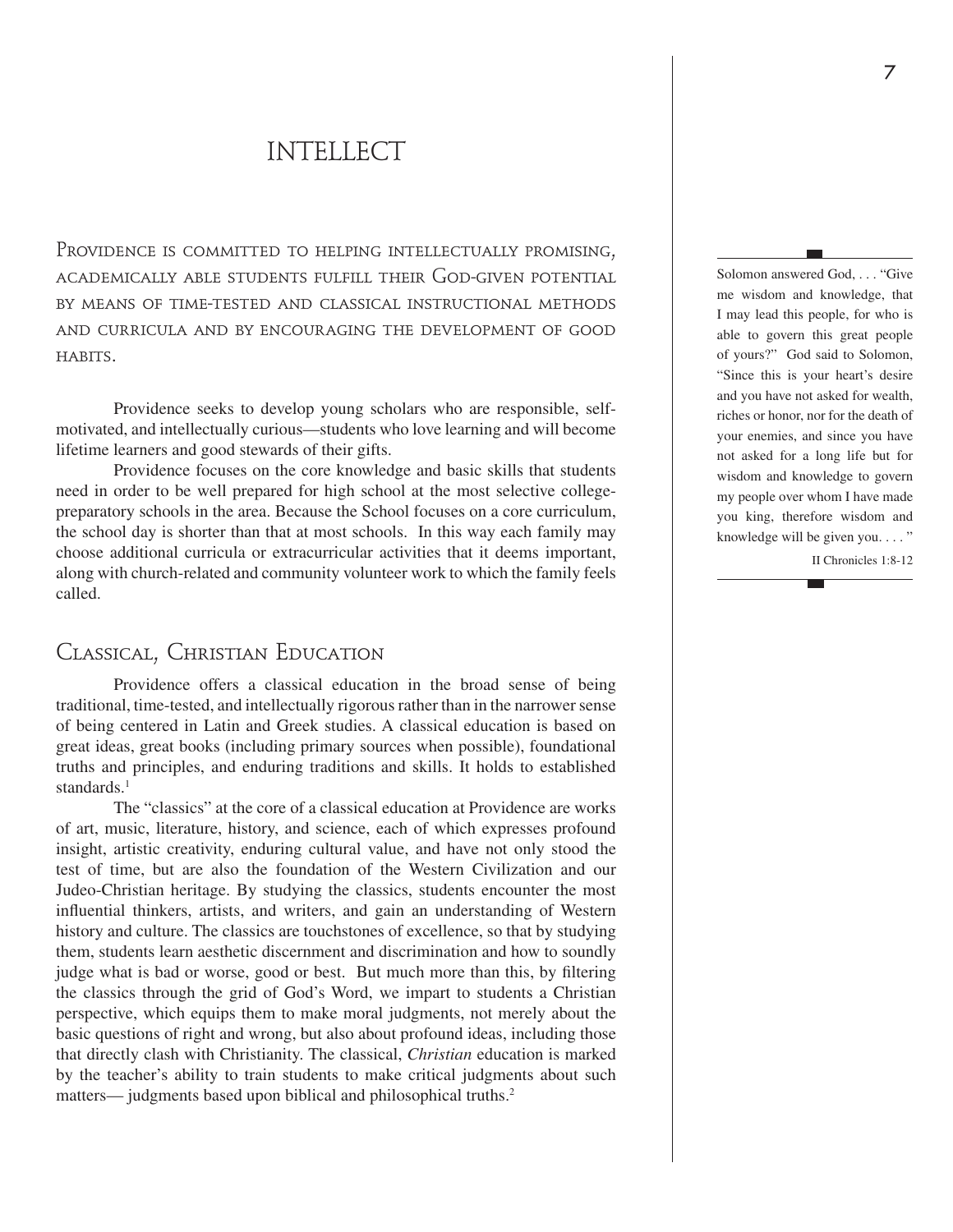And the things which you have heard from me in the presence of many witnesses, these entrust to faithful men, who will be able to teach others also.

II Timothy 2:2

Give instruction to a wise man, and he will be yet wiser: teach a just man, and he will increase in learning.

Proverbs 9:9

Providence purposefully departs from the classical model that follows a strict chronological timeline of study from the earliest years. We begin not with classical antiquity and the Greek and Roman gods but rather with the children's own Christian and American heritage in order to not confuse very young children who are just learning about their own heritage and the faith of their fathers.

# The Classical, Christian Teacher: Committed to Lifelong Learning in a Community of Scholars

Providence employs faculty who exhibit a calling to teach, who are knowledgeable and passionate about their subject, who are skilled in their pedagogy, and who love children. Faculty members at Providence are to be scholars themselves—incessant readers and lifetime learners and researchers. Each member of the faculty must be determined to teach the best material by the most effective means, never content simply to rehash old class notes or lesson plans. Providence teachers are to enthusiastically engage one another in dialogue and debate about the philosophy, content, and methods that constitute the best education. The faculty must stimulate and challenge one another because curriculum is never finished but is always subject to refinement. The faculty members must engage and improve each other because, in the words of educator David Hicks, the faculty is the "school within the school." 3 At the same time, faculty members recognize that instruction must be coordinated for consistency for students of different teachers.

# The Providence Philosophy of Education

In an increasingly secularized world, the importance of a classical, Christian education has never been greater. The following sections describe key distinctives of a Providence education.

# Developing Individuals Who Make the Most of God's GIFTS

We believe that God places a high value on children and that to be blessed with them is a sacred and solemn responsibility. It is Providence's privilege to love, protect, nurture, train, and educate the precious children God leads to the School. Our faculty members treat our students as unique individuals, created in the image of God, each with special abilities and needs. Providence strives to help our students realize their potential spiritually, intellectually, socially, physically, and creatively.

Providence offers a curriculum that produces well-rounded students through its commitment to the fine arts, physical education, and athletics; to semester projects in the younger classes; and to limited, carefully chosen extra and co-curricular activities that encourage our students' creativity and enrich their lives. Providence faculty members strive to provide clear and complete instruction that engages students' interest; homework, essay, and project assignments that further understanding without being "busy work"; and encouragement to persevere in the face of difficulty. Because we focus on children truly learning, not just completing work, we give detailed comments but no letter grades for the younger students.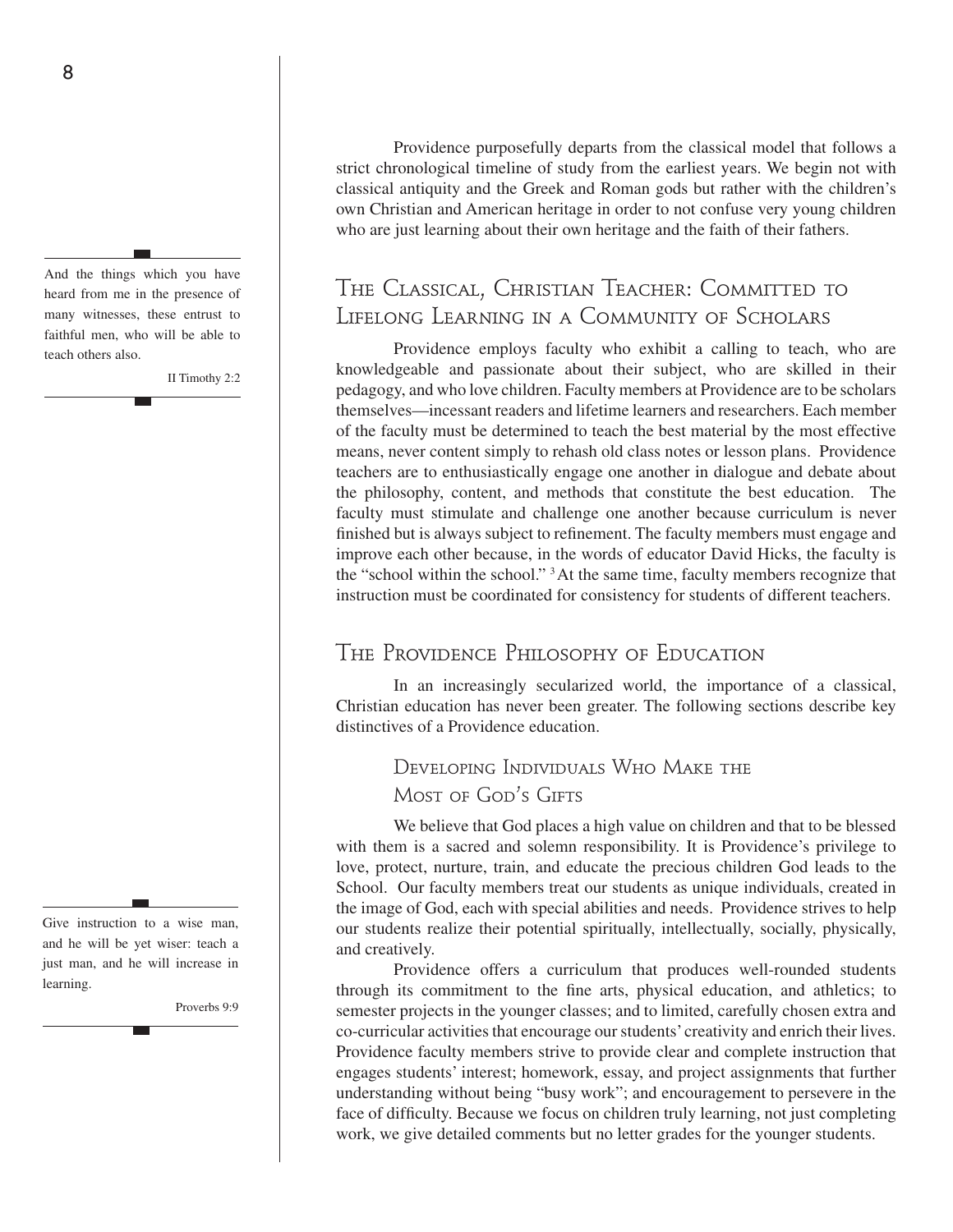And we refrain from giving numerous trivial awards, striving rather to help students understand that pleasing God, learning, and achieving understanding are sufficient rewards in themselves.

Finally, Providence values, and is committed to, appropriate class sizes at all class levels. This ensures that each student has opportunities to participate and lead, and that our teachers can get to know their students well, can adequately monitor their progress, and can mentor them as they grow in stature and in understanding.

#### The Influence of the Trivium at Providence

 The Trivium—referring to the grammar, logic, and rhetoric stages of learning—was the foundation of classical education, based on a Greco-Roman model developed during the Middle Ages. It consisted of the "aspects of the liberal arts that pertain to the training of the mind."4 What is most important about the Trivium is not that it organizes a curriculum or provides a rigid formula for stages of cognitive development, but that it centers on language: grammar—learning the basics of language; logic—learning to organize language to express one's ideas cohesively; and rhetoric—learning to articulate logically sound arguments in grammatically correct and eloquent language. The ultimate goal of the Trivium is to teach students the proper use of the tools of learning before they apply them to all subjects.

Providence's curriculum is informed by a proper understanding of the Trivium. In the lower class levels—and this greatly distinguishes a Providence education from the "progressive" model found in most schools today—the emphasis is on facts and memory work. Thus, all courses of study begin with basic information—whether phonograms, math facts, maps, or specimen collections. As students mature, the coursework focuses additionally on gathering and interpreting information and on its limitations and logical implications. Ultimately, students learn to articulately present what they have learned, both orally and in writing. But Providence students develop through all the stages almost from the beginning, as younger students not only learn facts but also reason from and write about what they have learned, and older students continue to add new, more complex factual information to their store of knowledge in all of their studies.

Therefore, Providence's curriculum carefully trains students in language, is grounded in rich content, and equips students with God's Truth and sound reason to guide their thinking.

#### The Influence of Charlotte Mason at Providence

Providence bases important aspects of its educational philosophy and pedagogical methods, particularly in the lower class levels, on the theories and practices of British educator Charlotte Mason (1842-1923). The elements of Charlotte Mason's educational *philosophy* that have been incorporated into that of Providence are the following:

Parents are the primary influence in their children's lives, and they must accept and fulfill this responsibility—it cannot be delegated. In Mason's words: "More than anything else [it is] the home influences brought to bear upon the child that determine the character and career of the future man or woman."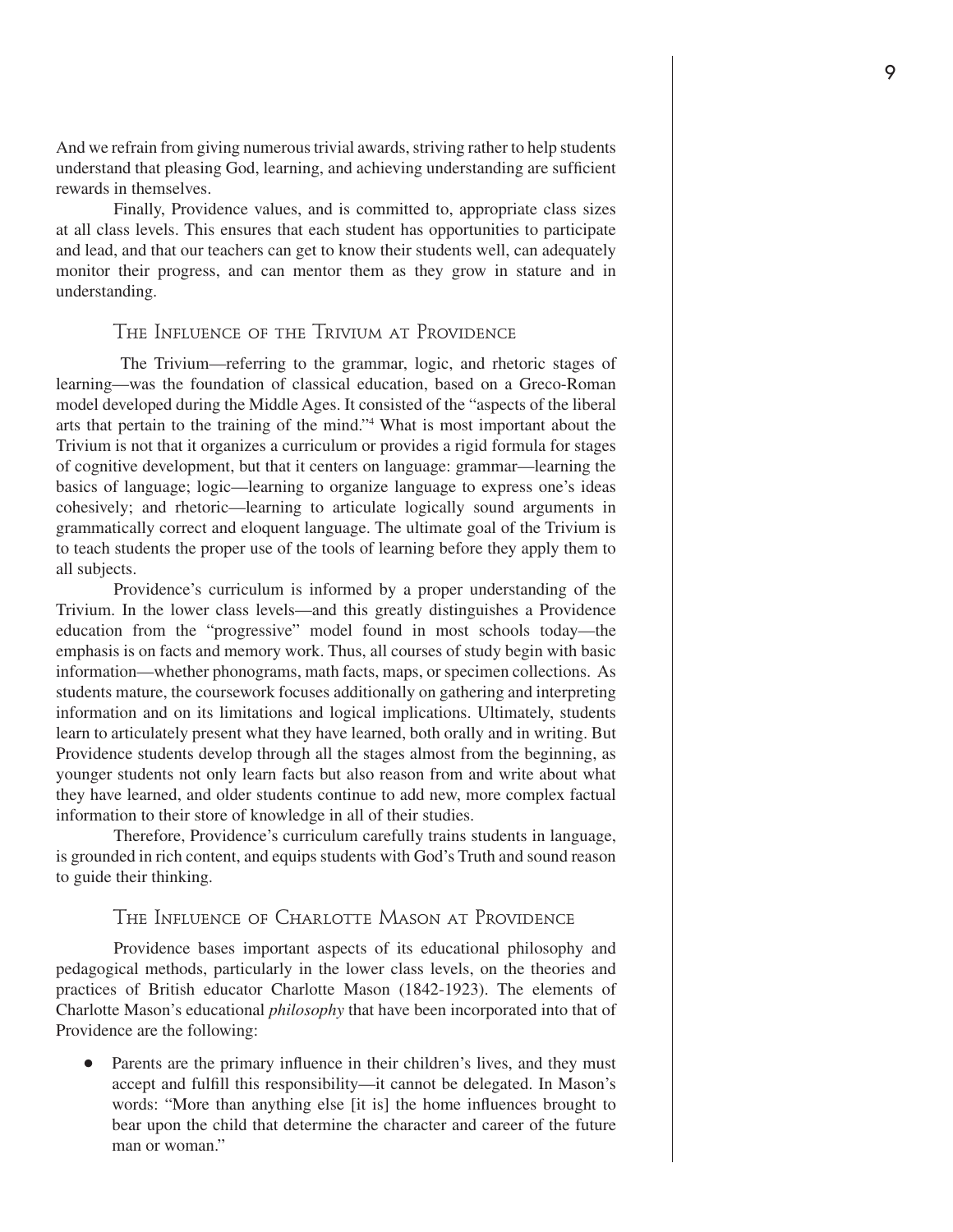- Children are born as individuals of worth—as "persons," in Mason's terminology—and, as such, should be valued and respected. Curriculum for children, therefore, should reflect their value and potential as human beings and should never be "dumbed down." Rather, the curriculum must be full of books and experiences that exemplify and teach truth, beauty, and goodness. In particular, a school's curriculum should be filled with "living books" and not simply textbooks, graded readers, and empty works of the sort Mason termed "twaddle" (that is, works lacking in depth, breadth, and literary quality).
- The teaching and reinforcing of mental and moral habits help students automatically learn to do what is right and will aid them in their future development. Charlotte Mason believed children should be "taught what they ought, not what they want."

The following notable elements of Charlotte Mason's educational *practices* are incorporated into Providence's curriculum:

- Nature study should be an integral part of children's grammar school years. Nature study helps children love and appreciate the magnificence of God as the Creator of all. Moreover, nature study is foundational to developing skills in inquiry, observation, and analysis that are integral not only to scientific investigation but also to fields as diverse as the study of history and of the visual arts.
- The use of "picture studies" helps students recognize, appreciate, and respond to art. Picture studies are done on a regular basis both for art appreciation and for their language-eliciting capability. Picture studies develop students' memory skills and speaking ability as they study the history, style, and unique qualities of great works of art and the lives of the artists who created these works.
- The use of oral and written narration develops students' overall language skills. Students tell back or "narrate" a story they have heard or read, comprehensively and in rich detail. As students narrate, they learn good writing style, as they often recite or write in the same style as the author. Narration also strengthens and develops their vocabulary, comprehension and memory skills, and gives them ownership of the material. Just as one learns to distinguish counterfeit from real currency by studying authentic currency, one learns to distinguish good language from poor by modeling good writing and speaking.
- Classical literature, music, and art are embraced as integral parts of the curriculum. Our library, classroom selections, and reading lists represent the finest of children's literature. Students are taught the history of great classical composers and artists and trained to recognize their work.

For further reading on Classical Education, please refer to websites listed in the footnotes to this section.

He has made everything beautiful in its time. He has also set eternity in the hearts of men; yet they cannot fathom what God has done from beginning to end.

Ecclesiastes 3:11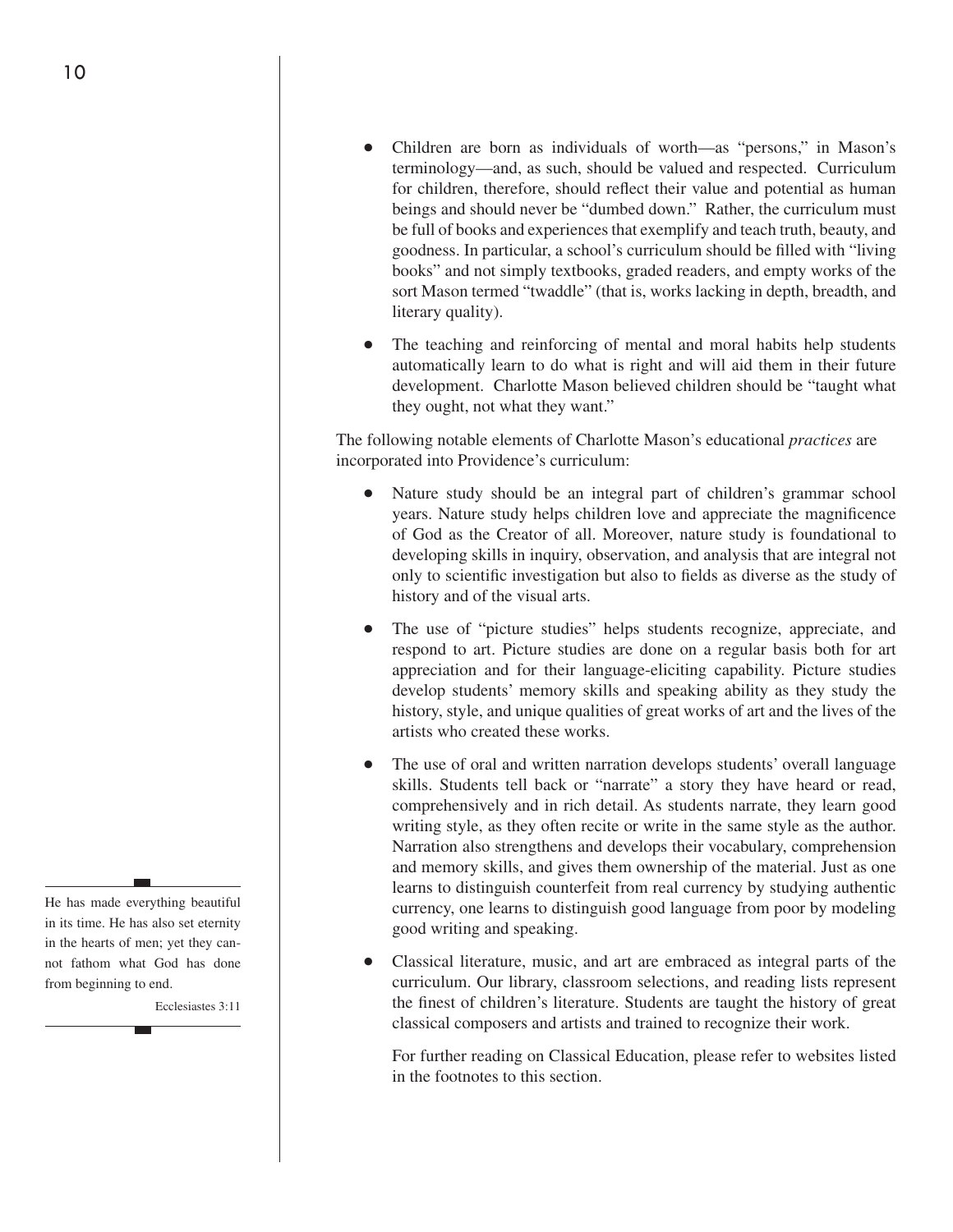#### Approach to Technology

Technology instruction is not emphasized in the curriculum owing to the School's focus on core knowledge, reading, expanding students' attentiveness, and limiting distractions. Providence is not anti-technology, but in the classroom it chooses to keep technology primarily in the teacher's hands. Outside the classroom, Providence encourages older students to acquire important computer skills and offers some summer classes and online programs to facilitate their learning.

### The Providence Curriculum

Providence offers its students a rich humanities, sciences, and arts curriculum that integrates the study of literature and the arts with the study of history and geography. In that integration, and in the following subject areas, Providence's curriculum is distinctive and may differ from other, comparable preparatory schools. In most subjects, the curriculum is advanced beyond typical school curricula.

#### **ART**

Art encompasses both aesthetic appreciation and creative expression. As Christians, we acknowledge God as the Ultimate Artist. Created in His image, we thus possess an innate creative capacity. Such creativity witnesses to the impress of deity upon our souls, mirroring His image in us and radiating His mind through us as we create. As a classical and Christian school, we explore great works of art by past masters filtered through a Christian perspective. Such exploration enables students to experience the intellectual and emotional power of artistic genius while cultivating their own creative potential and aesthetic discernment. Students additionally study artistic methods in various media to learn how to create artistic works of their own. Each school year concludes with a Fine Arts Day display of each student's best work during the year.

#### **ENGLISH**

Through the utterance of His Word, God spoke all things into existence; through the revelation of His Word, God established the means by which we might know Him; through the Incarnation of His Word, God showed Himself to humanity as our Savior and Lord, Jesus Christ. Through the Word, humanity discovers God, the meaning of life, and our responsibility to love one another as God has loved us. The Word also encompasses language, including its meaning, its form, its structure, and its communication. These elements of language comprise the study of English at Providence, a curriculum that exposes students to the finest and most nobly written literature and that aims to provide students both the inspiration to be attentive, discerning readers and the skills to write clearly, engagingly, and nobly themselves. These aims are achieved through deliberate and careful study of classic literature, poetry, drama, and historical texts, as well as through frequent writing and rewriting. The textual analysis students learn and the repeated writing they do enhance their analytical and critical capabilities and their own powers of expression.

In the Beginning was the Word, and the Word was with God, and the Word was God . . . and the Word became flesh and dwelt among us, and we beheld His glory, the glory as of the only begotten of the Father, full of grace and truth.

John 1:1,14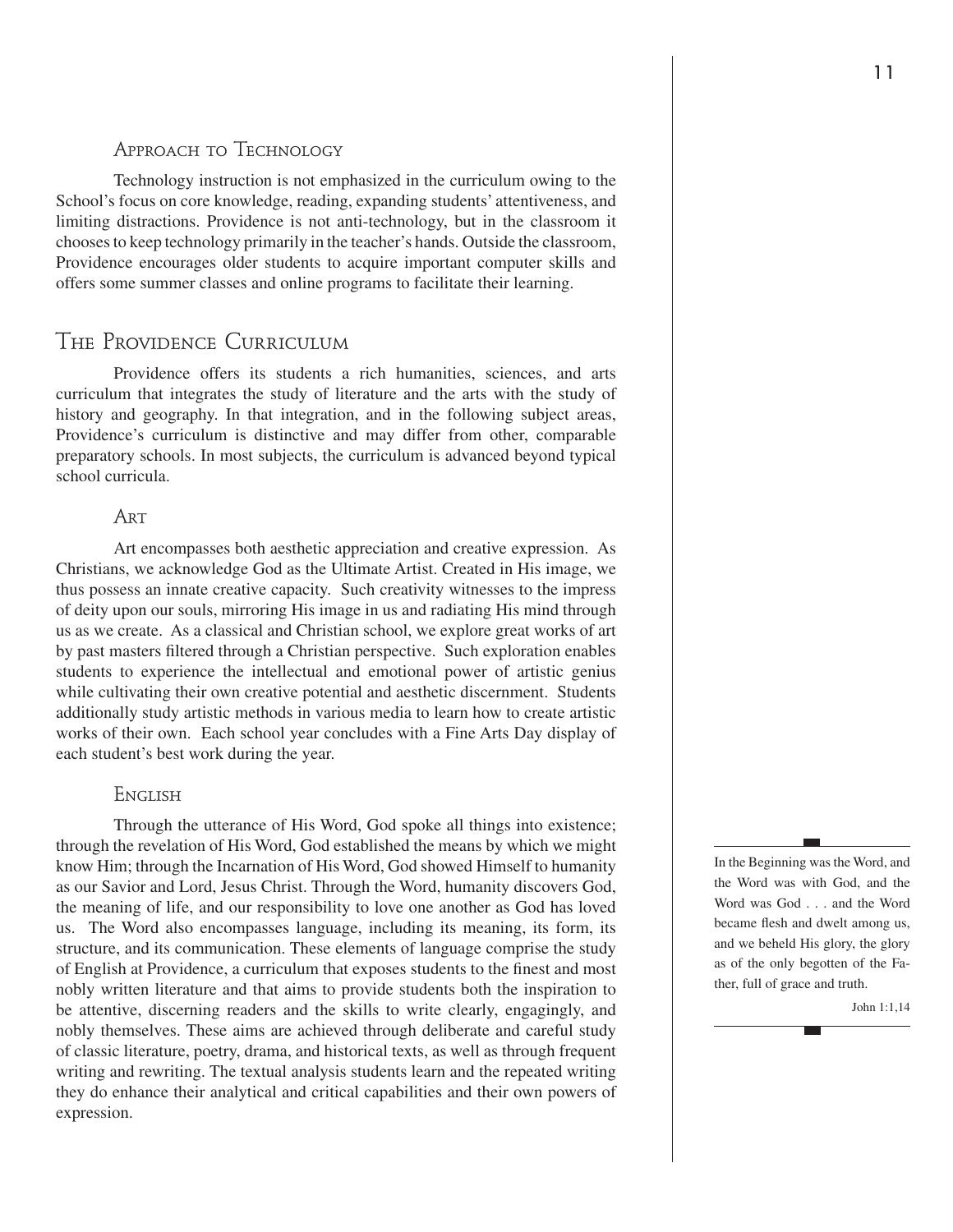Providence particularly emphasizes its students' comprehensive understanding and competent use of the English language. Accordingly, the Providence language arts curriculum

- Teaches students to read phonetically;
- Teaches reading, writing, and spelling in an integrated format;
- Teaches and requires correct grammar and mechanics;
- Encourages neat, consistent penmanship, so that students' written words are legible and pleasing to the eye;
- Encourages students to delight in books and acquire the habit of reading for a lifetime by helping them gain the common knowledge necessary for reading comprehension;
- Encourages students to read classic works of literature; and
- Teaches students to memorize Bible passages, poetry, and great speeches. In contrast to the current thinking of progressive educators, Providence believes that memorization and recitation provide significant benefits to children's intellectual development, especially in strengthening language skills.

#### **HISTORY**

The term *history* derives from the Greek *historeo*, which can be translated either as "to visit" or "to see." Both "visiting" and "seeing" express the Providence philosophy of history. We "visit" history through great books as we travel through time and "visit" kings and kingdoms, philosophers and fools, and heroes and villains. Class Seven takes a three-day Texas history trip, and Class Eight takes a week-long trip to Washington, D.C., to help cement the history they have studied in class. Thus "visiting," students learn to "see" in two ways—imaginatively and intellectually. Imaginatively, they "see" through factual and fictional works that stimulate and color their imagination about the events and personages of history; intellectually, they "see" by observing, analyzing, interpreting, and learning from the past.

At Providence, we study the past to understand the present and plan for the future. Philosophically, as a classical school we emphasize the study of Western history and culture, but we also recognize the importance of non-Western cultures—such as those of China, India, and the Islamic nations—in the twentyfirst century, and therefore we integrate the study of non-Western history and culture into our curriculum as appropriate. To help lay a strong foundation of God and Jesus in the early grades, we begin our study of history with American history. Ancient history study begins in Middle School when students are better prepared to study false religions such as the gods and goddesses found throughout Greek and Roman history. In practice, we explore history through chronology, philosophy, biography, geography, and economics. We emphasize primary texts and the biographies of great figures in history. Most importantly, we recognize that history is "His story"—that is, history witnesses to the sovereignty and providence of God at all times and in all events, and thus "to visit" and "to see" history is really to visit and to see *His story*.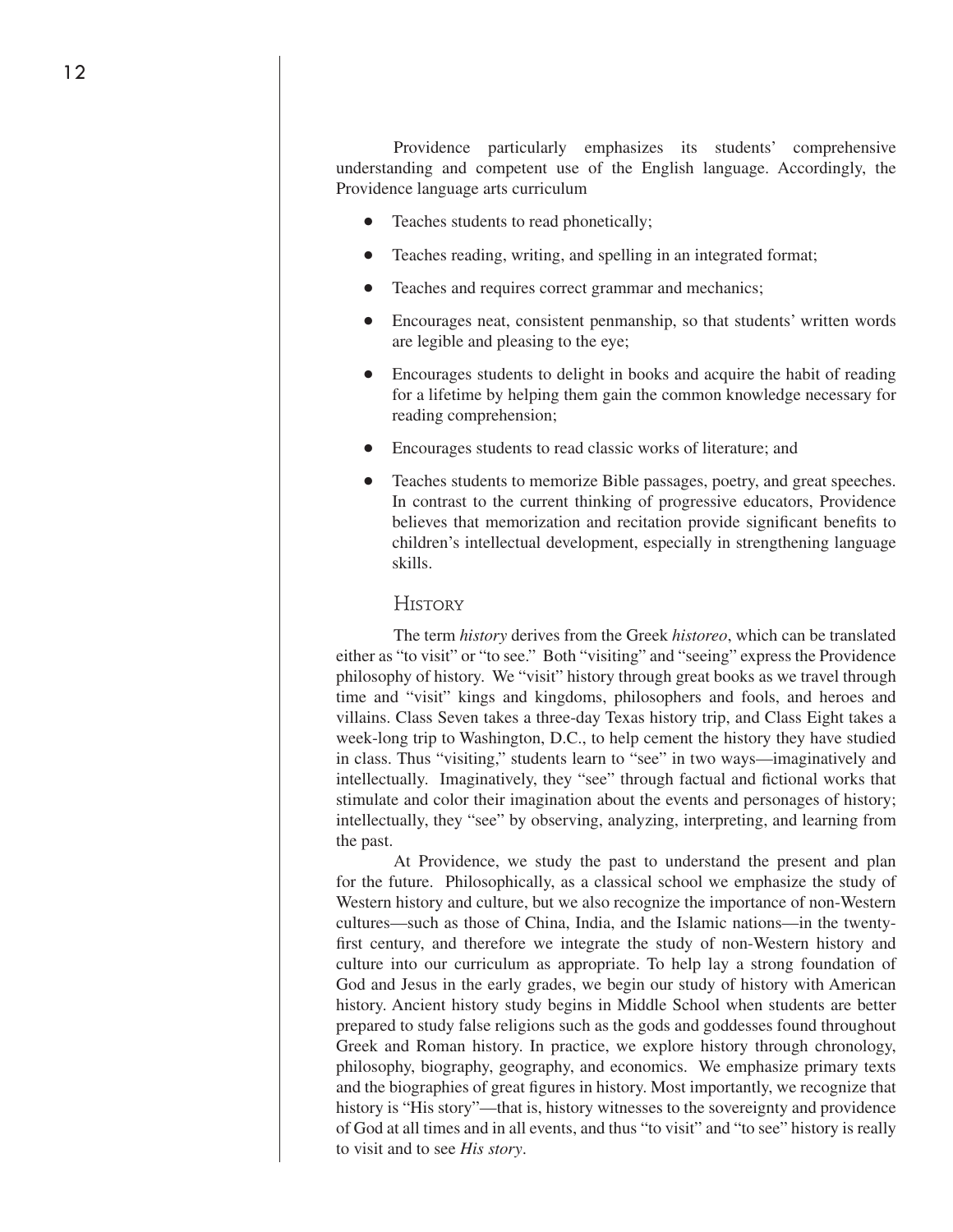#### **LATIN**

In keeping with classical tradition, Providence instructs all students in Latin, beginning in Class Four and continuing through Class Eight as our foreign language.

While Latin is not a spoken language in the world today, it has significant value for modern students. First, Latin, the language from which the modern Romance languages are derived, provides a thorough understanding of grammar and practice in translation. This foundation makes the modern languages easier to learn. Second, the logical structure of Latin promotes structured, logical thinking. Third, because many words in English have Latin roots, studying Latin increases students' vocabulary. And, fourth, the study of Roman history and culture is foundational to an understanding of Western civilization.

Most of our students enter high school with Latin credit, at which point they may choose to continue with Latin or to study a modern language. Providence recognizes that some families will choose to teach modern languages to their students through family home study or extracurricular classes.

#### **MATH**

Mathematics witnesses to God's nature in the orderly finitude of the material universe and to His transcendence beyond that universe unto infinity. Mathematics orients students' minds to God's mind, cultivating in them appreciation, knowledge, and mastery of math facts, computation, real life math applications, development of logical thinking, and algebraic concepts. Mathematics also cultivates discipline in students, enabling them to participate in the scientific and technological stewardship of this world for the service of God and man. Mathematics instruction at Providence carefully reinforces every skill and concept learned by not dropping the concepts once they are covered but rather by returning to them recursively, and with increasing complexity, throughout the school year.

#### **Music**

Providence teaches music to every student. God's Word exhorts us to celebratory praise, reverential worship, and skillful expression of our faith through singing and by playing instruments. God's grace equips all of us with means to worship Him through music, and Providence's music program purposes to develop its students' musical skills. This process begins with teaching students to listen and hear discriminatively in order to understand musical ideas, to sing correctly and accurately, and to have a working understanding of music notation. This includes folk songs of Western culture, classical music composed in the seventeenth through the twentieth centuries, and the historical hymnody of our Christian heritage. Ultimately, Providence's music curriculum challenges students to appreciate excellence in music. An understanding and love for the classic, traditional values of music teaches Providence students to know and discern what is good, true, and beautiful.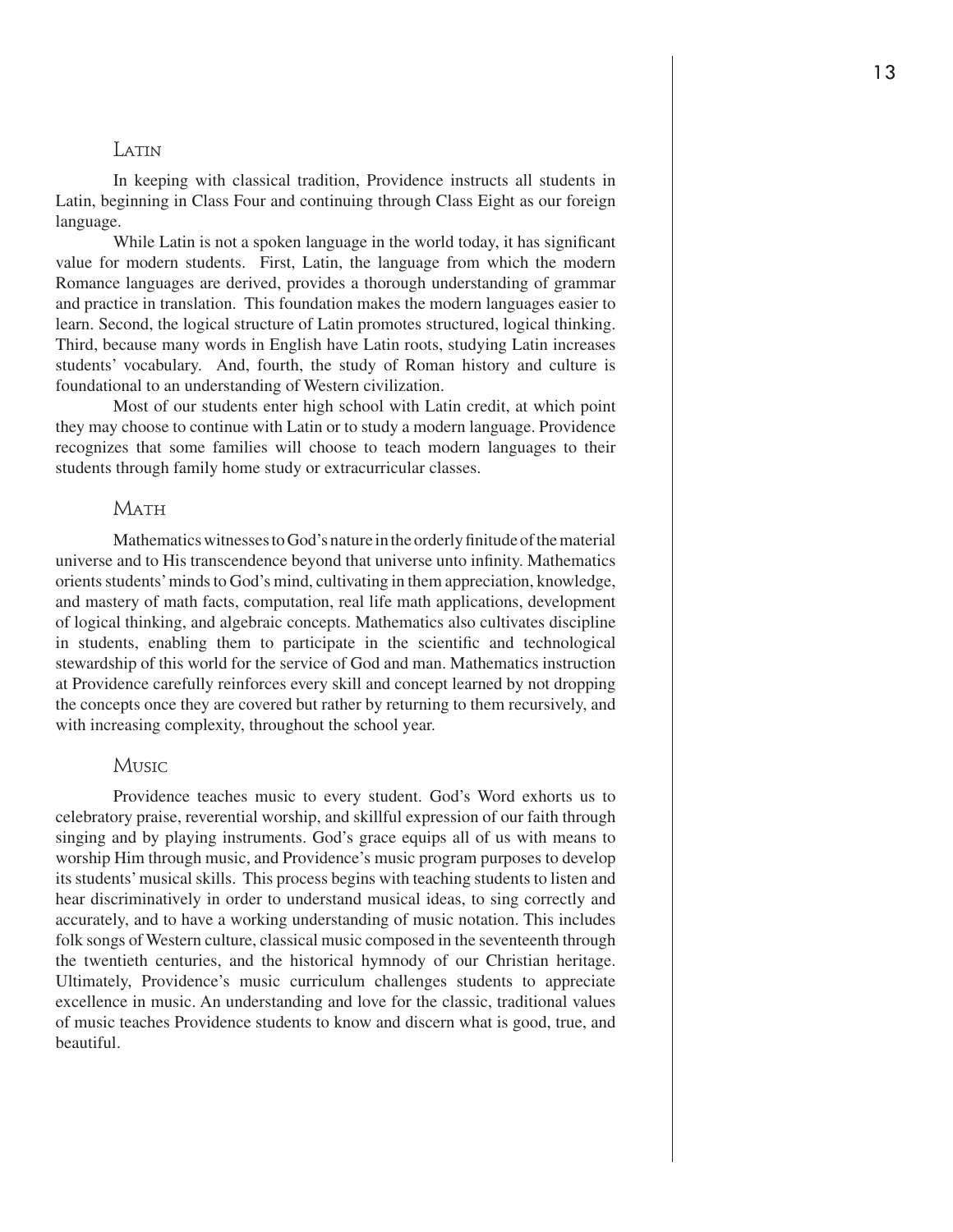Nature gives certain dispositions of mind which we can get from no other source, and it is through these right dispositions that we get life into focus, as it were; learn to distinguish between small matters and great, to see that we *ourselves* are not of great importance, that the world is wide, that things are sweet. . . . Our hearts are inclined to love and worship; and we become prepared by the quiet schooling of Nature to walk softly and do our duty towards man and towards God.

> Charlotte Mason, *Ourselves*, vol. IV, page 98

For by Him all things were created, both in the heavens and on earth, visible and invisible, whether thrones or dominions or rulers or authorities—all things have been created by Him and for Him.

Colossians 1:16

For since the creation of the world His invisible attributes, His eternal power and divine nature, have been clearly seen, being understood through what has been made, so that they are without excuse.

Romans 1:20

#### NATURE STUDY

Beginning in our early learning program, the study of nature is an important component of Providence's science curriculum. Almost from birth, children begin to learn about God by observing and studying His creation. Nature study trains students in their powers of observation, recognition, counting, and classifying. It allows them to glorify God as they see the awesomeness of His design and the perfect order of His creation. Nature study at Providence includes gardening; tending small mammals, reptiles, and fish; careful observation, drawing, and maintaining records and data; experiments; dissections; and field trips.

#### Physical Education

We designed our athletic program to inspire a lifetime of enjoyment in a variety of sports and fitness activities, but the ultimate goal of which is to "present our bodies as living sacrifices, holy and acceptable to God" (Romans 12:1). As God has given us bodies finely adapted for His service, He also gives us the responsibility to nourish, strengthen, and refine our bodies in physical education and competitive sports, and to train our bodies to be fit for future service to God. Through our athletic program, we hope to develop Godly character in our athletes while aiming to glorify God in all our efforts. Providence believes that athletic and physical training produces lifelong results in students, strengthening the body, mind, and character through discipline, skills acquisition, consistent practice, selfcontrol, and teamwork.

#### **SCIENCE**

Since the Creation is itself a revelation of God, then the study of it will reveal God. Science reveals God's unchanging faithfulness and orderliness by teaching students to understand the language of creation. This scientific language and literacy is a must for the future Christian leader of a society that is becoming increasingly technologically oriented. Students are taught through the five steps of the scientific method; to think and speak scientifically; and to learn in laboratory settings that emphasize hands-on discovery. Science forms a foundation for further study in math and science, and the problem-solving and critical-thinking skills developed in the process of studying science are transferable to other disciplines. Therefore, through the study of science, the Providence student will be a better decision-maker and more confident in the logic stage of classical education.

The entirety of this curriculum requires substantial parental commitment, involvement, and reinforcement if it is to become part of students' academic skills and habits.

<sup>1</sup> Dan Russ, Ph.D., The definition of "classical education" is taken from an unpublished essay, "Classical, Christian Education." Used by permission here and following.

<sup>&</sup>lt;sup>2</sup> Hal Brunson, Ph.D., "What Is a Classical, Christian Education?" This paragraph is adapted from an address to Covenant Christian Academy, Colleyville, TX, 20 May 2002. Used by permission.

<sup>&</sup>lt;sup>3</sup> Russ. The paragraph to this point is adapted from "Classical, Christian Education."

<sup>4</sup> Sr. Miriam Joseph, Ph.D., *The Trivium*, 1937, 2002; page 3.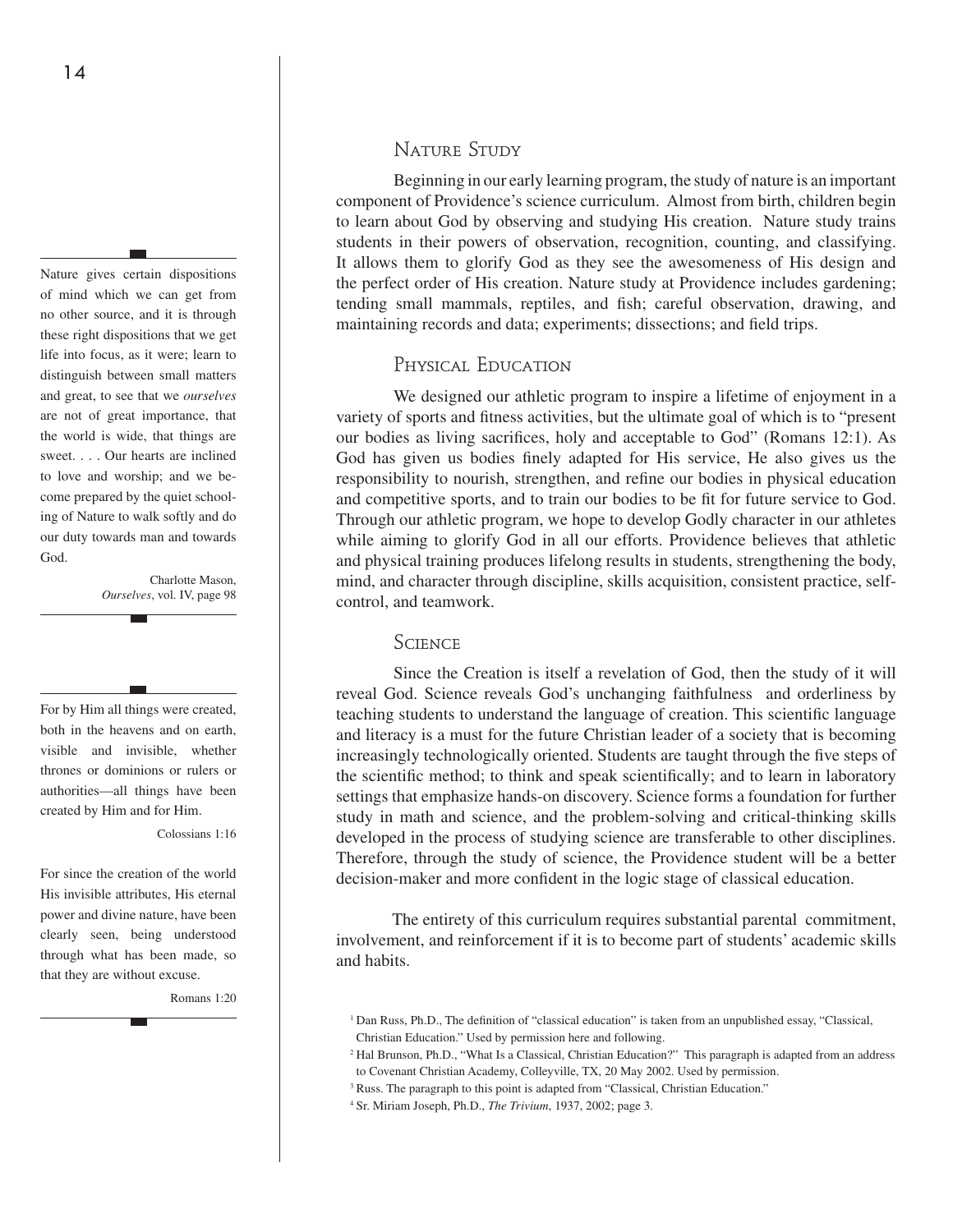Further Reading on Classical Curriculum:

*The Lost Tools of Learning,* by Dorothy Sayers, www.gbt.org/text/sayers.html

*When Children Love to Learn: A Practical Application of Charlotte Mason's Philosophy for Today,* ed. by Elaine Cooper, Crossway Books: 2004.

*The Charlotte Mason Companion: Personal Reflections on The Gentle Art of Learning,* by Karen Andreola, Charlotte Mason Research & Supply Company: 2008.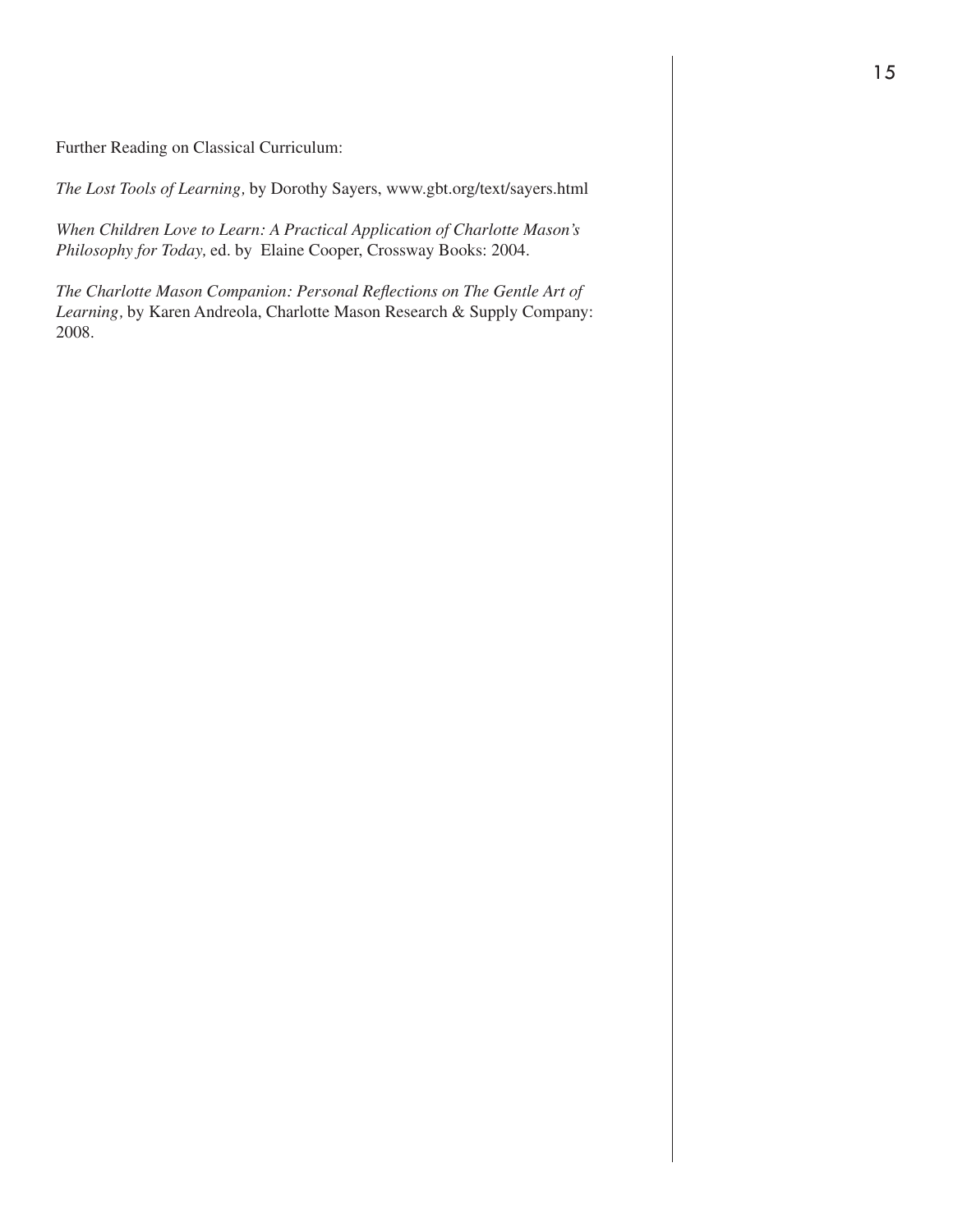# VIRTUE

He called a little child and had him stand among them. And He said: "I tell you the truth, unless you change and become like little children, you will never enter the kingdom of heaven. Therefore, whoever humbles himself like this child is the greatest in the kingdom of heaven. And whoever welcomes a little child like this in my name welcomes me. But if anyone causes one of these little ones who believe in me to sin, it would be better for him to have a large millstone hung around his neck and to be drowned in the depths of the sea."

Matthew 18:2-6

PROVIDENCE IS COMMITTED TO PROTECTING THE INNOCENCE of childhood while also preparing its older students for their further education in a world increasingly hostile to Christian faith and virtue.

Providence understands that a life of godly wisdom and virtue is countercultural, opposed to current societal values and behavior. The School is unwavering in its commitment to fostering an environment that promotes virtuous living among like-minded families. Virtues are habits that give us the power to act rightly. They are an inner disposition, a sure habit of mind, which settles the question of how students will discharge their duties. They are the building blocks of character and are essential to living the Christian life well.

Providence desires that its graduates influence and shape their culture for God's glory. Equipped for leadership, prepared to discover their vocation, and dependent on the guidance of the Holy Spirit, students seek knowledge and understanding in the fear of the Lord. Providence seeks to expose children to what will ennoble them (Philippians 4:8). We celebrate acts of courage, works of ministry, and things of beauty. In an effort to support one another as iron sharpens iron (Proverbs 27:17), we expect parents to foster a home environment where Providence children can interact without parental fear that they will be exposed to worldly experiences that do not honor their own family's preferences and decisions.

#### **OBEDIENCE**

Scripture teaches that all authority is derived from God and that the powers that be are ordained by God (Romans 13:1-3). Thus, God has ordained government, church, and family as the structures of authority through which He accomplishes His purposes in the world. Therefore, every individual will be held responsible before God for his responses to authority.

It is Providence's duty (working in harmony with parents) to train its students for future success by demonstrating to them, and requiring of them, an obedient, submissive, God-honoring response toward those in authority over them. Therefore, Providence students are taught to practice prompt, first-time obedience; to be always respectful in word, tone, and facial expression; and not to whine, complain, or talk back.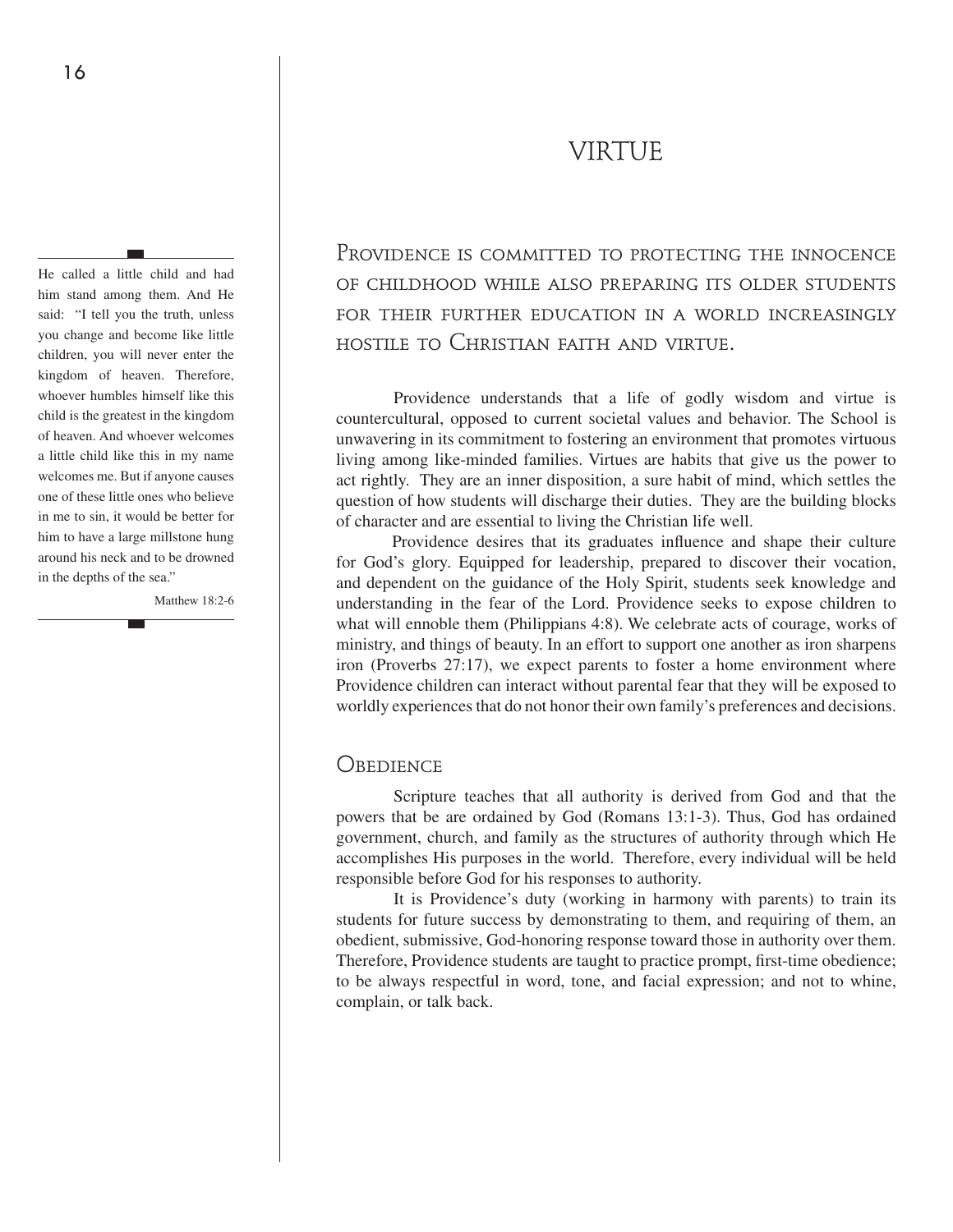# Kindness & Humility

Providence believes that courtesy and good manners are not only characteristics of mature ladies and gentlemen but are also important aspects of "lov[ing] your neighbor as yourself" (Lev. 19:18), of showing honor and respect to others, and of demonstrating the worthiness of others. Providence teaches, reinforces, and encourages good habits in a student's intellectual, spiritual, moral, and physical life in the belief that the development of a disciplined lifestyle, in the context of a relationship with Jesus Christ, will provide a solid foundation for a responsible and joyful life.

## Simplicity

Providence encourages an atmosphere in which the simpler things of life are valued. An attitude of "keeping things as simple as possible" has always been a priority in Christian family living. Providence helps its families promote an attitude of simplicity by:

- Providing structure and routine, which, in an unpredictable and insecure world, bear witness to a God who brings order out of chaos;
- Keeping our campus and classrooms serene and elegantly understated, in keeping with our classical philosophy, by avoiding elaborate and distracting classroom decorations; and
- Choosing not to raise funds through elaborate social events that would demand a tremendous number of volunteer hours and a great deal of expense, while at the same time excluding families who could not afford to participate in costly events.

## DILIGENCE

Aiming at a love of learning and a self-disciplined lifestyle, Providence develops diligence in its students by:

- Teaching organization planning, order, consistency as a means of achieving freedom, rather than constraint;
- Inculcating habits of close attention and effective use of study time;
- Encouraging students to persevere in the face of difficulty;
- Asking students to correct their mistakes as part of the learning process; and
- Requiring neat, consistent penmanship, which demonstrates discipline, care, and regard for one's readers.

As Paul counseled the Christians at Philippi, "Do nothing from selfishness or empty conceit, but with humility of mind let each of you regard one another as more important than himself. Each of you should look not only to your own interests, but also to the interests of others."

Philippians 2:3, 4

He has showed you, O man, what is good. And what does the Lord require of you? To act justly and to love mercy and to walk humbly with your God.

Micah 6:8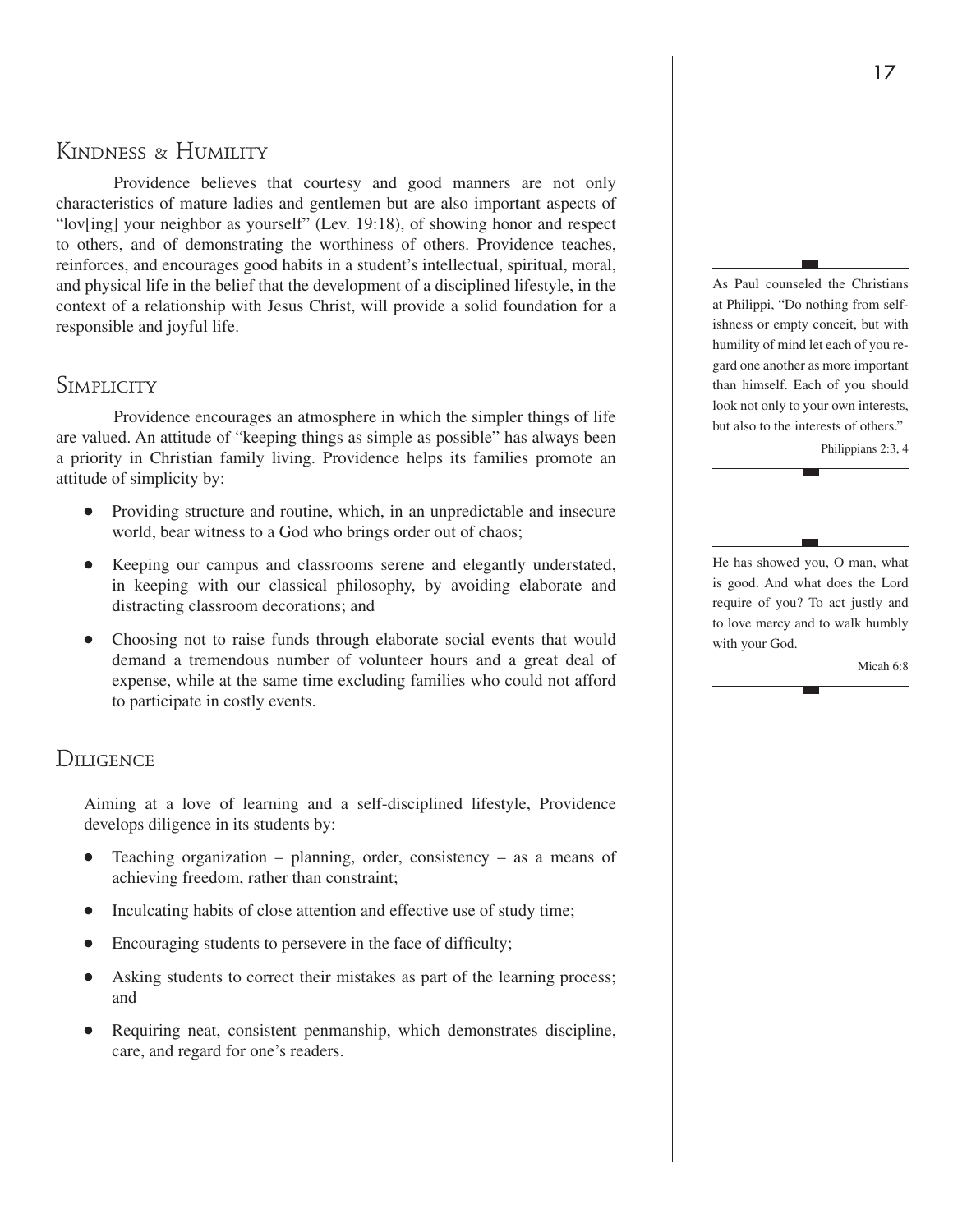# STEWARDSHIP

The man who had received the five talents brought the other five. "Master," he said, "you entrusted me with five talents. See, I have gained five more." His master replied, "Well done, good and faithful servant! You have been faithful with a few things; I will put you in charge of many things. Come and share your master's happiness!"

Matthew 25:20-21

PROVIDENCE IS COMMITTED TO FAITHFULLY STEWARDING THE TIME. talents, and treasure entrusted to it, and likewise to fostering the faithful stewardship of its students and their families.

Providence is committed to biblical stewardship. For Christians, stewardship is the realization that everything we have in our lives—our time, our talents, our resources, and our families—are all gracious gifts from God, and that He owns it all, not just a fraction or percentage. It is our responsibility, therefore, to wisely, intelligently, and carefully manage all that we have been given by God in a way that pleases Him. As a school, Providence is committed to stewarding its resources faithfully and wisely. Even more important, Providence recognizes and honors the stewardship duty we have to parents who have entrusted us with their most precious possessions—their children's hearts and minds.

#### Stewardship of Resources

Providence is committed to raising the funds to endow financial aid sufficient that eventually no child would be unable to obtain a Providence education because of his or her family's inability to pay the full cost of that education. Until that time, Providence is committed to devoting a substantial sum each year to provide partial financial aid for families who need assistance through the Scholarship Committee's financial aid review process.

Providence is committed to administrative leanness so that most of its budget goes directly to instruction. The Providence faculty is committed to wise and frugal use of resources. Providence is committed to the ongoing and proper maintenance of its grounds and facilities

Finally, Providence is committed to making a Providence education not only the best education available, but also the best value available.

#### Fostering Stewardship in Students

#### Stewardship of God-Given Gifts

Providence teaches students that their talents, skills, and spiritual gifts are from God, that they must steward them carefully and use them to bring Him glory and honor. We support students as they discover and develop their gifts and talents by

- Helping students understand that individuals are each given different gifts and that each student is important in the body of Christ;
- Creating a curricular program and extracurricular opportunities within our means that allow students with a variety of gifts to develop their talents;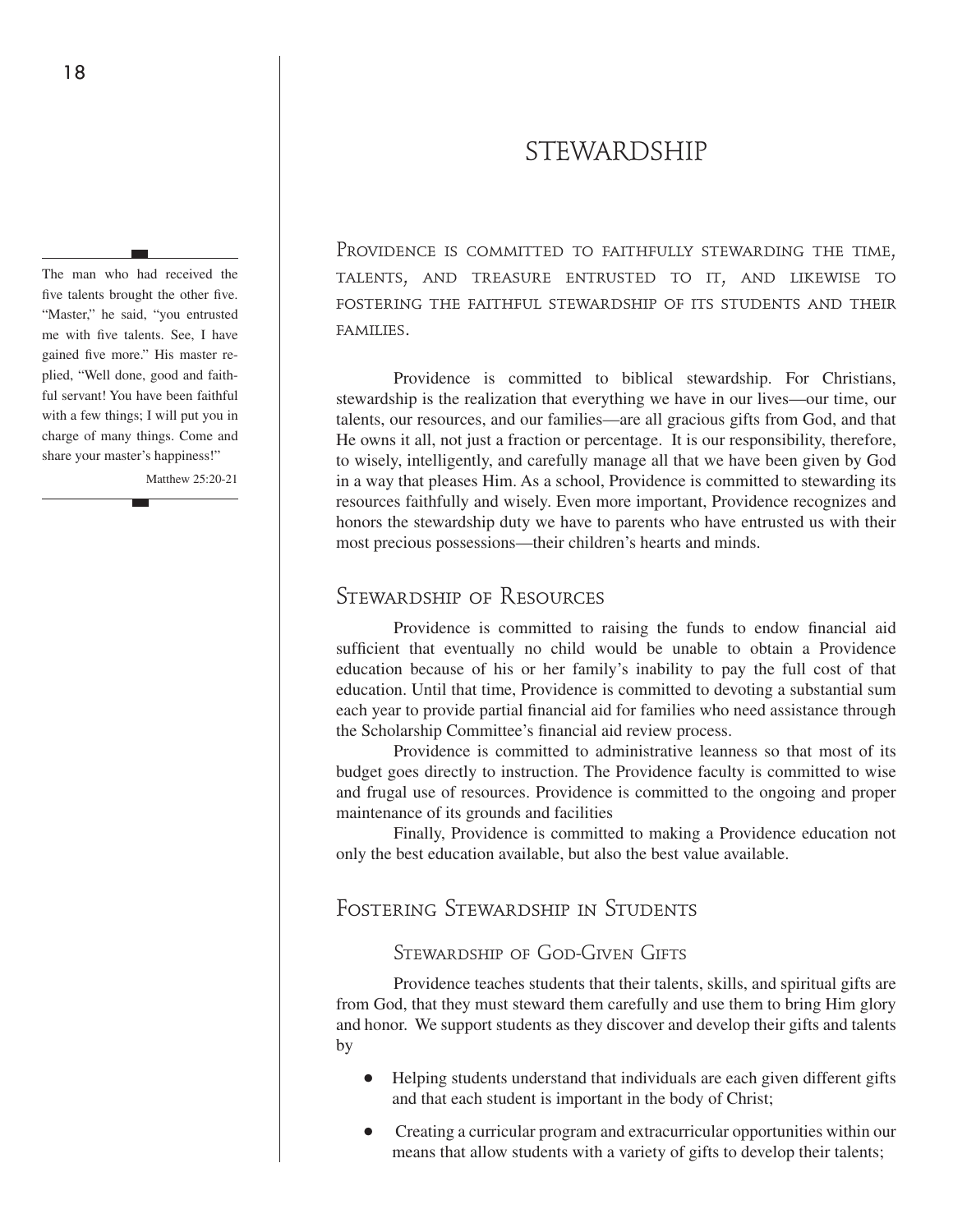- Instilling in students the importance of doing their best in all of their endeavors—and doing so to honor their Lord rather than to seek the praise of men;
- Creating a school-wide environment of hard work and genuine accomplishment instead of an atmosphere consisting of false notions of self-esteem;
- Promoting an atmosphere that cultivates and honors friendship, loyalty, and inclusiveness, as brothers and sisters in Christ; and
- Encouraging students to celebrate others' successes and to humbly and graciously receive the praise they themselves earn.

#### Stewardship of Time

Providence further teaches students that how they use their time is part of how they serve their Lord. Providence teaches students to be good stewards of their time by

- Working with parents to help students develop self-disciplined, efficient study habits so that homework and studying for tests do not consume all their after-school hours; and
- Teaching students that each day is a precious gift that cannot be relived. Students thereby learn not to squander their time on pointless, worldly activities, but rather to invest their lives in activities that reveal and promote truth, beauty, and goodness.

The stewardship of time in study is discussed more fully above with regard to the core value of "Intellect." The stewardship of time in service is discussed above with regard to the core value of "Family."

#### Stewardship of Physical Being

Our students must also understand that their physical bodies belong to God, and that they should practice good stewardship of their physical beings. To teach this principle, Providence

- Requires physical education activities;
- Encourages participation in Providence sports teams;
- Promotes nutrition and healthy eating habits by not providing or permitting carbonated drinks in lunches; by limiting snacks and rarely using candy as a reward; and by not allowing younger students to share food at lunch, so that parents have charge of their children's diet; and
- Teaches modesty by requiring uniforms; by limiting jewelry and makeup; and by focusing on the internal strengths, beauty, and character of each student. In so doing, Providence limits distractions; promotes unity among students, regardless of their families' financial means; and encourages the preservation of innocence amid cultural pressures.

And let not your adornment be merely external — braiding the hair, and wearing gold jewelry, or putting on dresses; but let it be the hidden person of the heart, with the imperishable quality of a gentle and quiet spirit, which is precious in the sight of God.

1 Peter 3:3-4

Or do you not know that your body is a temple of the Holy Spirit who is in you, whom you have from God, and that you are not your own? For you have been bought with a price; therefore, glorify God in your body.

I Corinthians 6:19-20